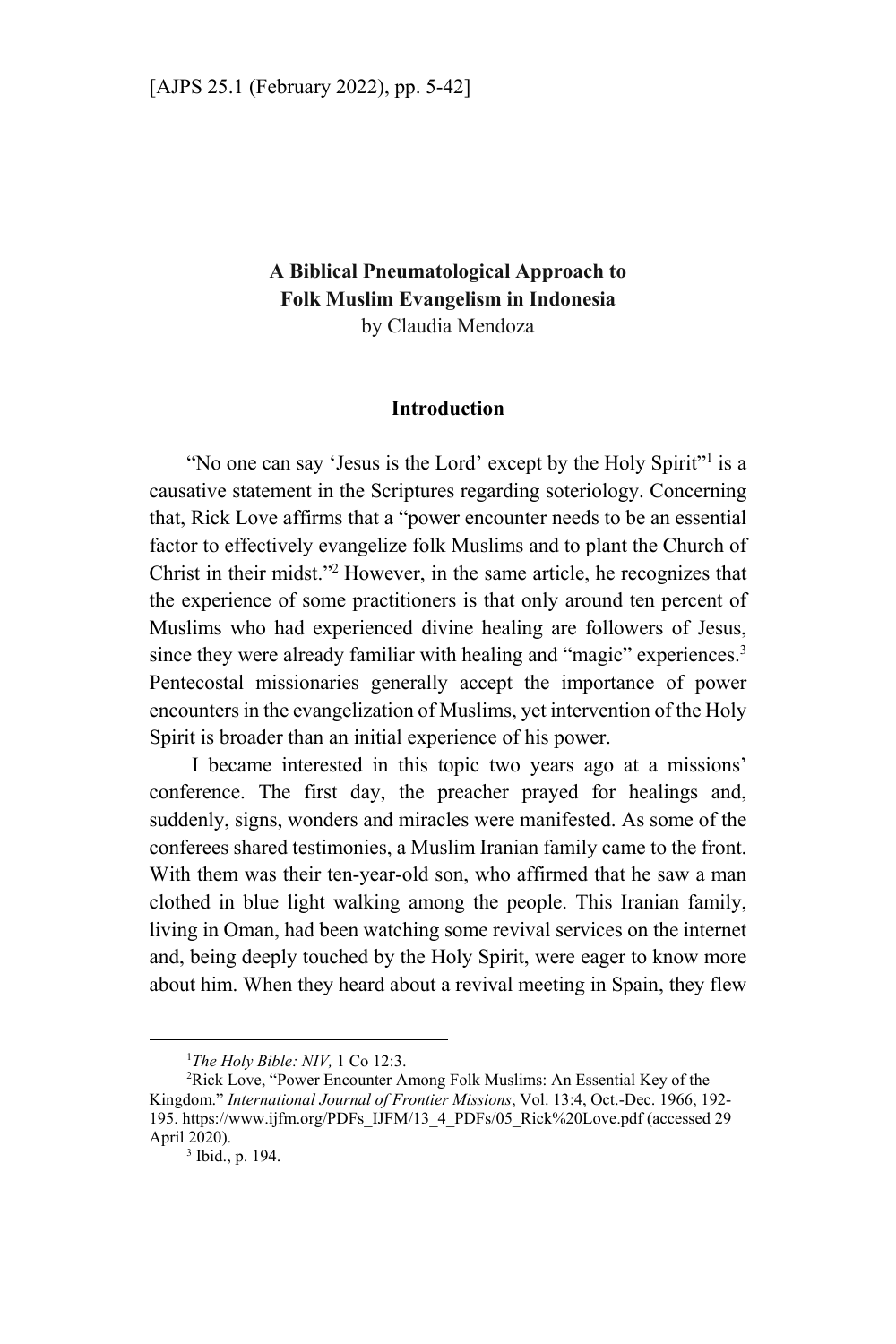from Oman just to be in one of the services, where they experienced the power of the Spirit.

According to Geertz, 4 most Muslims in Indonesia believe that spiritual powers have influence in this world. He describes the development of Islam in Indonesia this way: "After the implementation of Islam, Indonesian religious orientation . . . remained devoted to local spirits, domestic rituals, and familiar charms."5 Thus, the question that emerges is: Could a missionary redress this Muslim perception to present the Holy Spirit as the source to meet the felt needs of individuals as an evangelistic approach?

Based on that question, the thesis statement proposed in this argumentative analysis is this: Beyond a power encounter, a sustained biblical pneumatological approach to folk Muslims in Indonesia, where the Holy Spirit meets their felt needs and is the deliverer and guide to the truth, will produce a long-term allegiance to Jesus as their Lord and Savior. Part of this research is to consider whether, by receiving and being guided by the Holy Spirit, folk Muslims will take the first step in a commitment to respond to the Gospel. This article reviews the apostle Paul's letter to the Ephesians in order to identify God's power and the redemptive pneumatological principles to share the Gospel with people who are dominated by the power of darkness. Additionally, given the intimate relationship between Christ and the Holy Spirit, we will consider the biblical teachings on the work of the Holy Spirit as an entrance to lead folk Muslims to Jesus.

Key among the questions that we must answer in order to prevent syncretism or misunderstanding are these:

- What is the spiritual context of folk Islam in Indonesia?
- What is the Muslim view of the Holy Spirit?
- What are the principles of evangelism to folk cultures found in Ephesians that we can be applied in reaching Muslims?

 $\overline{a}$ <sup>4</sup>The New York Times recognizes the works of Geertz as "An Indonesian specialist who is considered by many of his peers to be the leading anthropologist of his generation." See P. Shenon, "On the Turmoil in Indonesia and Its Roots," *The New York Times,* May 9, 1999. https://www.nytimes.com/1998/05/09/arts/of-the-turmoil-inindonesia-and-its-roots.html (accessed 21 December 2020).

Clifford Geertz, *Islam Observed: Religious Development in Morocco and Indonesia* (Chicago, IL: University of Chicago Press, 1973), 66.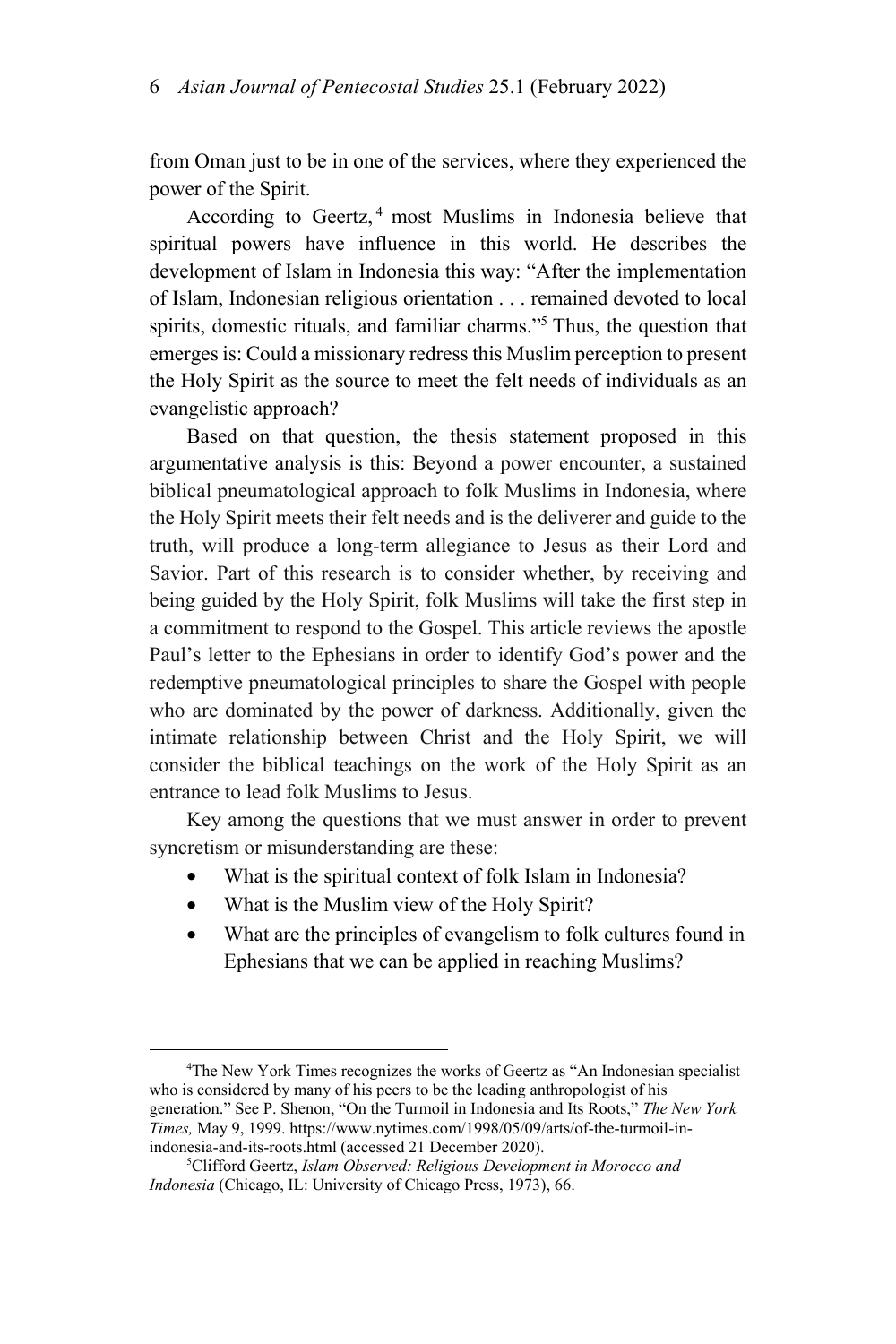- What is the redemptive work of the Holy Spirit according to Ephesians?
- What misunderstandings could folk Muslims encounter when they hear about healing, deliverance, and baptism in the Holy Spirit?
- What is the importance of deliverance for folk Muslim practitioners?
- What is the best way to present a biblical pneumatology to folk Muslims, not just as a first power encounter, but beyond that to the Holy Spirit who leads them into salvation through Jesus?

I will focus on the spiritual features of folk Muslims in Indonesia, their view of the Holy Spirit, the biblical example in Ephesians to bring the Gospel in the middle of magic and folk religions—and from that, to consider a pneumatological approach to evangelize these people. Thus, two of the research's contributions will be to understand the spiritual context of folk Muslims in Indonesia and to suggest a pneumatological approach to lead them to Jesus.

This study admittedly has at least these two limitations. First, it is founded on just the review of literature and not on cases or ethnographic studies. Second, the bibliography available regarding the initial pneumatological approach is limited, and there are no case studies related to it. Nevertheless, this will be useful for cross-cultural workers serving among Muslims to enlarge their understanding about the importance of the work of the Spirit in the soteriological process. It will also provide some tools for practical evangelism.

## **Spiritual Context of Folk Islam in Indonesia**

Most Muslims believe that there are interactions between the spiritual realm and the physical realm in the present world where humans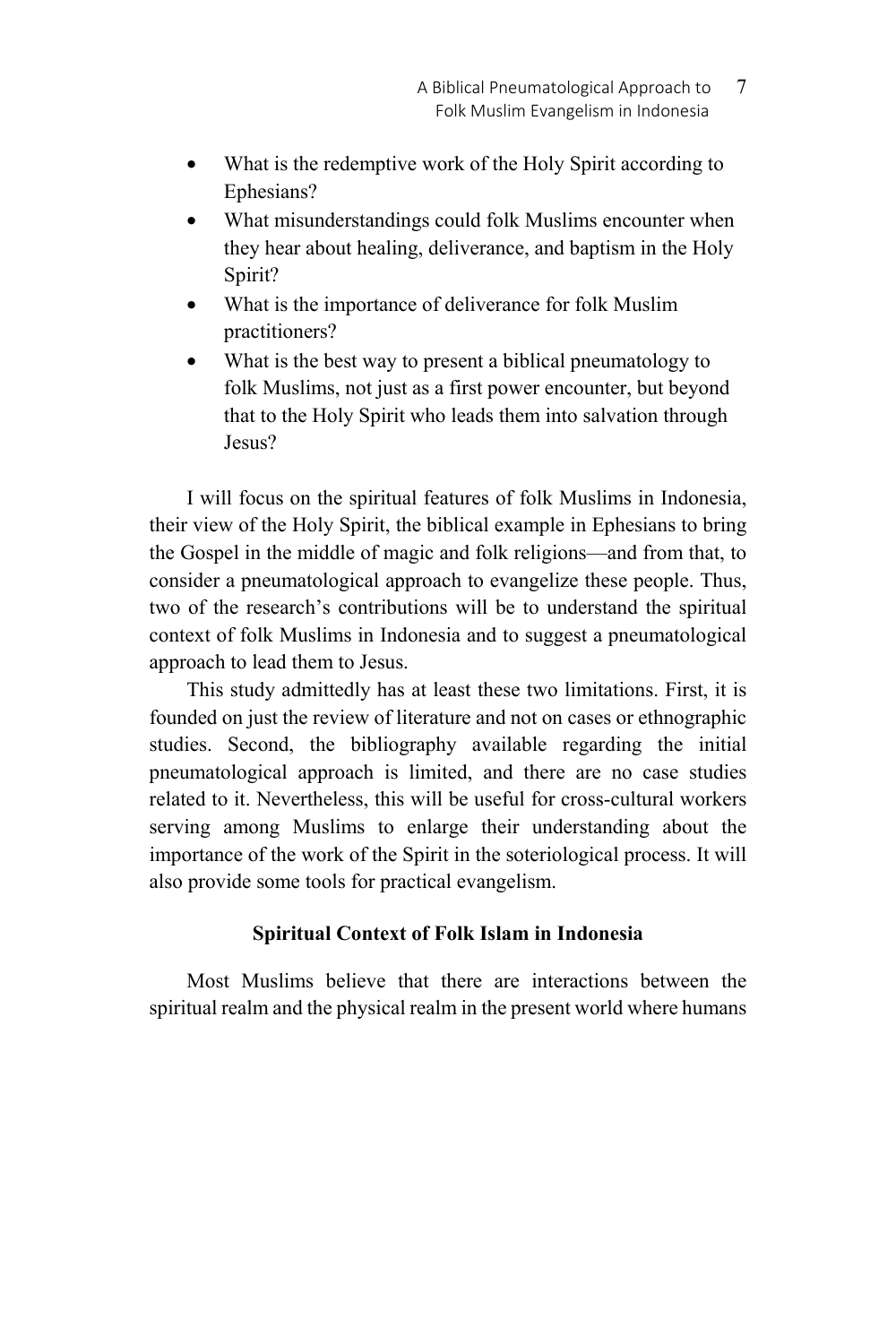and *jinns* (spiritual beings) live together.<sup>6</sup> Samuel Zwemer, the apostle to Muslims in his work among Arabs, identifies that even fundamentalist Muslims who defend monotheism, such as the Wahabi reformers, practice Islamic paganism.<sup>7</sup> His explanation for this phenomenon is that folk Muslims recognize the supremacy of God, but their view is that He is not concerned with their felt needs.<sup>8</sup>

This same pluralism is seen in Indonesia, the largest Muslim country in the world. There are numerous Islamic expressions—from the dogmatic extremist Islam to folk Islam—that have absorbed Hindu, Buddhist, and animist beliefs. One of the reasons for this multicultural expression of Islam is based on the "Pancasila state." The Pancasila state's view is that, after the independence proclamation, they believe in "Indonesia, the home of such diverse histories, peoples and cultures, with no majorities and minorities."9

To understand the spiritual context of folk Muslims in Indonesia, it is necessary to analyze the spread of Islam there. Hermansyah affirms that during the propagation of Islam within that multicultural country, the "local elements were used in the process of Islamization."10 In order to spread Islam in Indonesia, Sufi missionaries used the peaceful method, which means that Islam walks slowly, adapting itself according to social behaviors based on the concept of universality. This slow process, therefore, makes Islam appropriate for everyone. The principle was *almuhafazhah* '*ala al-qadim al-shalih wa al-akhdz bi al-jadid al-ashlah* (holding on to the old and good one and to the better new one). A further principle, *al 'adah al-muhakkamah* (customs that could be a basis of the law), was also applied.<sup>11</sup>

 $\overline{\phantom{0}}$ Caleb Chul-Soo Kim and Anna Travis, "Relevant Responses to Popular Muslim Piety" in *From Seed to Fruit: Global trends, Fruitful Practices, and Emerging Issues Among Muslims.* Edited by J. Dudley Woodberry (Pasadena, CA: William Carey Library, 2011), 240. 7

Samuel Zwemer, *The Influence of Animism in Islam* (New York, NY: The Macmillan Company, 1920), 4.

 $8$ Ibid., 3.

<sup>9</sup> Anthony H. Johns, "Indonesia: Islam and Cultural Pluralism" in *Islam in Asia: Religion, Politic & Society.* Edited by John Esposito (New York, NY: Oxford University Press, 1987), 224.<br><sup>10</sup>Hermansyah. "Islam and Local Culture in Indonesia." *Al Albab—Borneo Journal* 

*of Religious Studies (BJRS)*. Vol. 3, No. 1, June 2014, p. 55. https://www.researchgate. net/publication/315908217.55-66 (accessed 8 February 2020).<br><sup>11</sup>Ibid.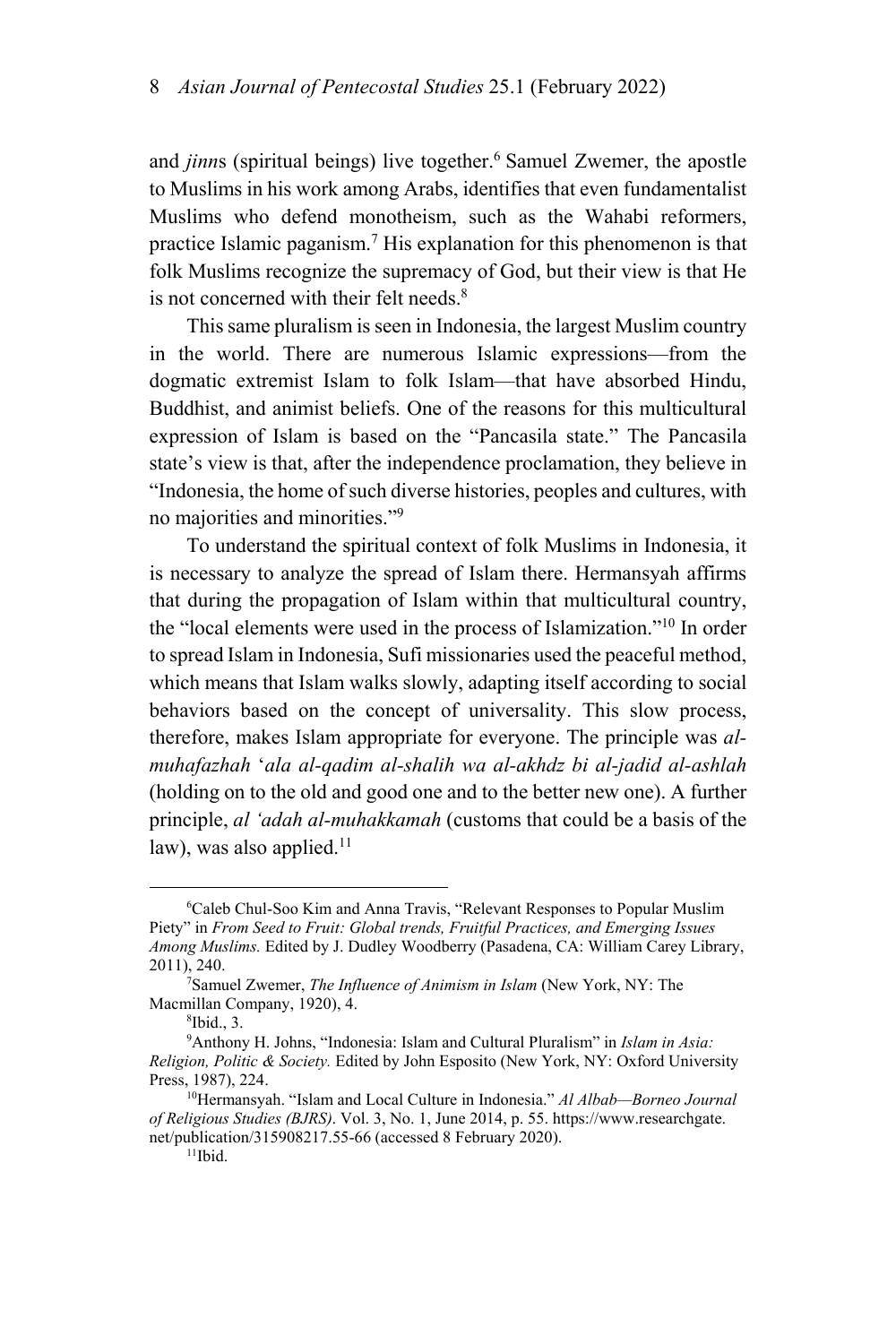The Islamic dominion in Indonesia incorporates many Sufi practices, since it is suitable to the Hindu/Buddhist animistic context. According to Parshall, the first Muslim missionaries to East Asia were Sufis, who were less radical than traditional adherents of Islam. The Sufis identified compatible animistic beliefs and ceremonies, resulting in a mixture of religious expression. They simply added elements that they considered helpful, which made the Islamization process smoother and without violence.12 Regarding that, Geertz notes, "General Southeast Asian folk religion . . . had previously absorbed Indian ones, locking ghosts, gods, *jinns*, and prophets together into a strikingly contemplative, even philosophical, animism."13

Additionally, the Sufis were broadly welcomed in Indonesia because of their ability to heal, which responded to the community's felt needs.14 The traditional healing practices involved invoking the *jinns* to take over the bodies of the practitioners. This is also a residual animism, which blended with the Sufi's beliefs. Magic chants also found their origin in the mix of the traditional Sufis' customs, such as the recitation of certain mantras to call for protection. These practices were adapted using Qur'anic verses. Islamic ceremonies in Indonesia have also been adapted, the main part being an Islamic component but with certain local hues.<sup>15</sup>

Haris admits that the Islamic system in Indonesia is syncretistic and, in reality, reflects monolatrism."16 (Monolatrism is the recognition of many gods but with the consistent worship of one deity.) Hermasyah attributes the great success of Islam in Indonesia to the syncretistic adaptability of it with the local beliefs. He claims, "However, all forms of practice of local beliefs that have no conflict with the principles of Islam are retained and even reinforced. Thus the "purity" of Islam remains in typical space and time."17

 <sup>12</sup>Phil Parshall, *Bridges to Islam: A Christian Perspective on Folk Islam* (Grand Rapids, MI: Baker Book House, 1983), 72.<br><sup>13</sup>Geertz, 13.

<sup>&</sup>lt;sup>14</sup> Hermansyah, 62.

<sup>15</sup>Ibid., 63.

<sup>&</sup>lt;sup>16</sup>Achmad M. Haris, "Indonesian Religious Evolution: Applying Bellah's Theory in Indonesian Context*." Jurnal Sosiologi Islam*, Vol. 3, No. 2, October 2013, p. 8 (accessed 10 February 2010).<br><sup>17</sup>Hermasyah, 62.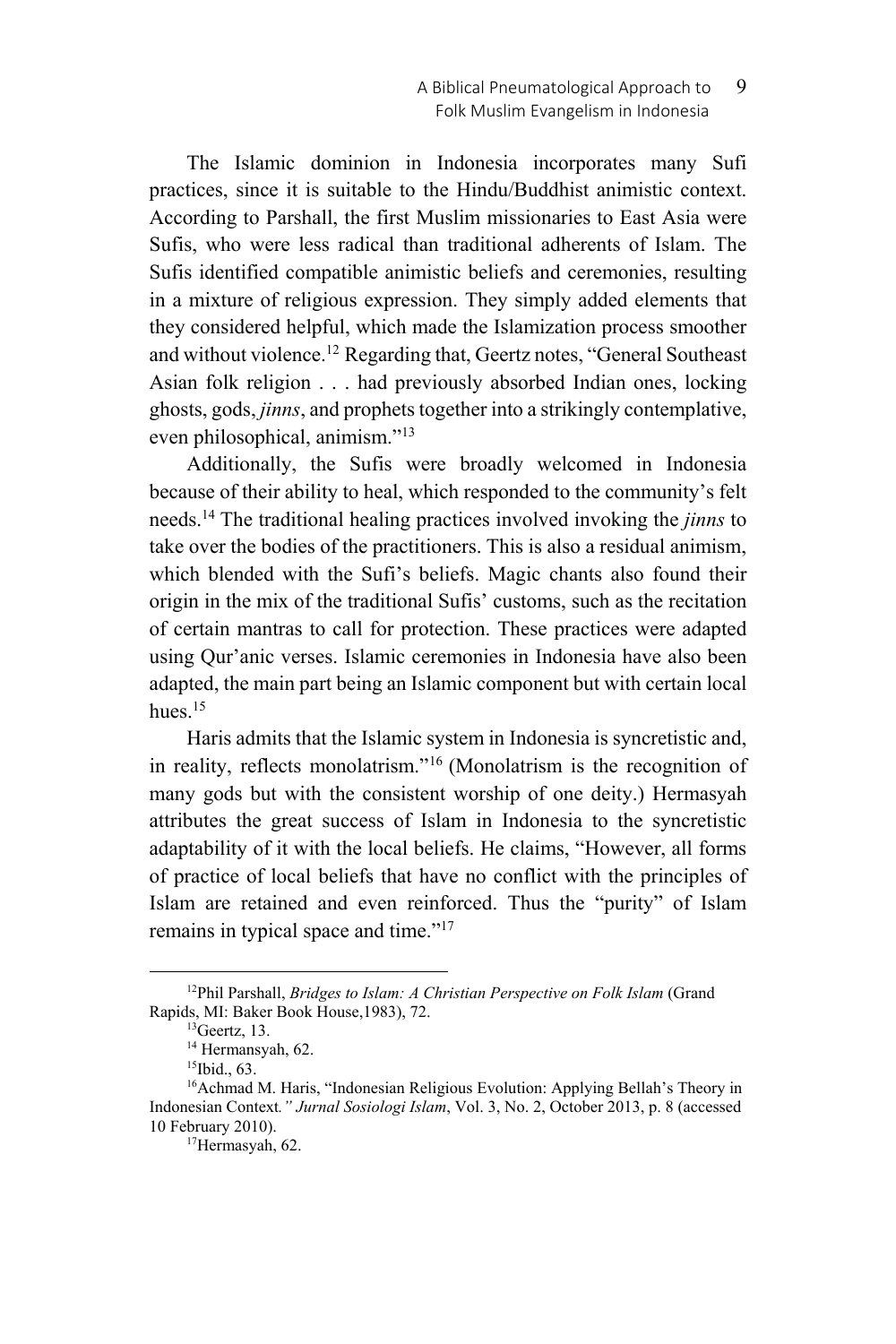One example is to bestow the origin of the events in life to spiritual beings other than Allah, which are known as *jinns* or spiritual forces that control the natural world. According to Tenibemas, there are spiritual beings that are considered either useful or harmful in Indonesia. Those beings can be named—*jinn* (spirit), *shaytaan* (satanic being), and *married* (demon).<sup>18</sup> Muslims attribute the cause of their circumstances to the spiritual environment; thus, they must perform ceremonies to keep the *jinns* calm.

At present, another kind of folk Islam is rising up in Indonesia, one that Achmad Haris calls *Muslim Tampa Masjid* (Muslim without Mosque).19 He argues that it's a kind of modern syncretism that's due to the present generation becoming individualistic in searching for its own Islamic expression far away from the mosques. Haris adds that the current influence of yoga is incorporating Hindu's practices and thus is undermining Islamic beliefs.20

### **Beliefs in Supernatural Powers and Ancestor Veneration**

One kind of spirit possession that is observed in folk Muslims relates to the belief that ancestors can take permanent dominion over the body of a relative. Musk states that "Ancestors may be reborn in their grandchildren or great grandchildren."21 Muslims defend the idea of "generational preservation" through this ancestral possession; that way, spiritual possession is not attributed to an evil cause. Love notes that shamans attribute their supernatural powers to the temporal possession by ancestors' spirits. The inference is that such possession can be considered an attribute related with power control, rather than a spiritual or soul problem.<sup>22</sup>

I realized the transcendence of the exaltation of ancestors during the last earthquake in one of the most fundamentalist Muslim villages where many religious conflicts and riots have originated. Before the earthquake, I had the misconception that the Muslims practice orthodox

<sup>&</sup>lt;sup>18</sup>Purmawan Tenibemas. Folk Islam Among the Sundanese People of Indonesia" (Ph.D. Dissertation, Fuller Theological Seminary, 1996), 305. <sup>19</sup>Haris, 22.

 $\rm{^{20}Ibid.}$ 

<sup>21</sup>Musk, 195.

<sup>22</sup>Rick Love, *Muslims, Magic and the Kingdom of God* (Pasadena, CA: William Carey Library, 2000), 70.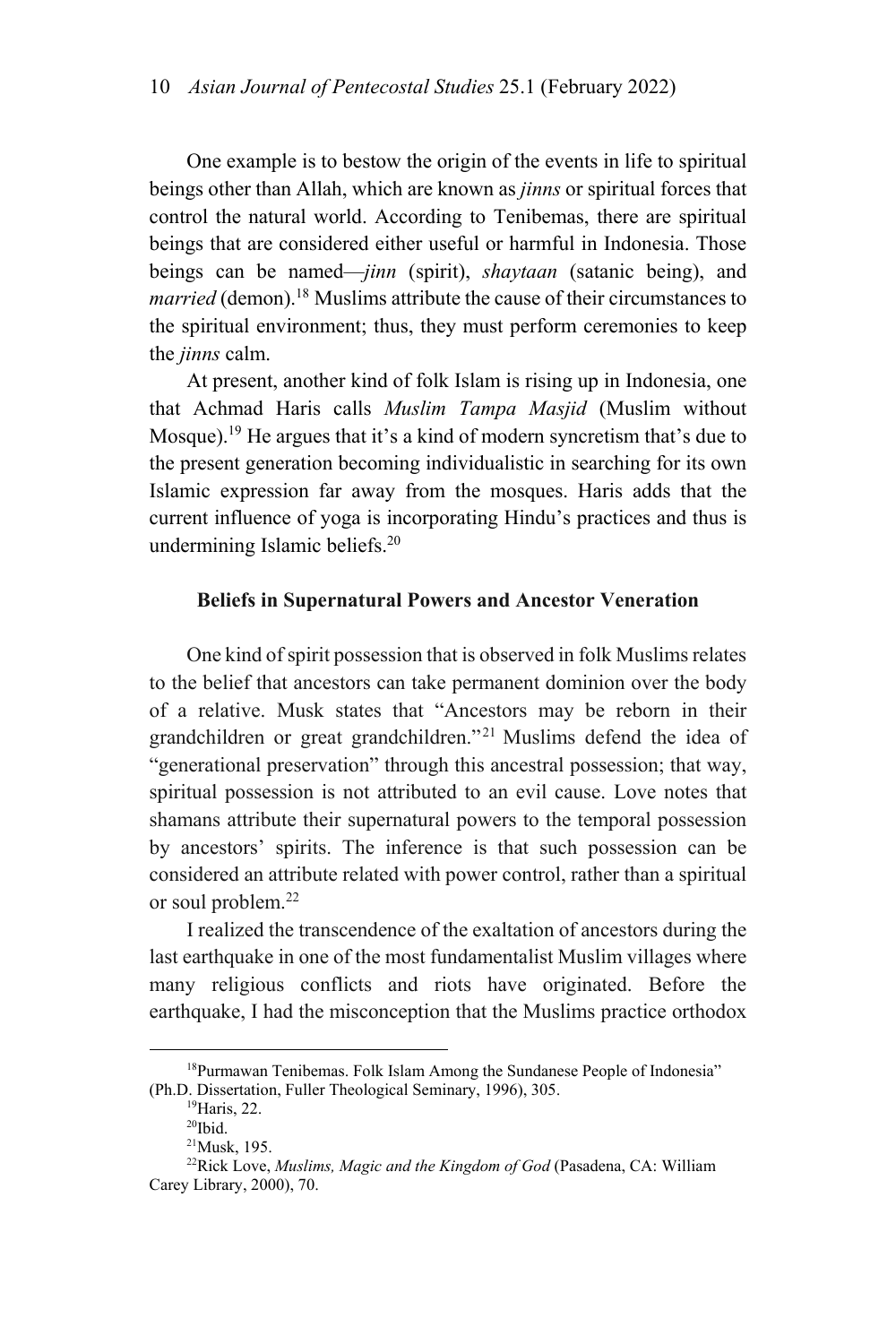Islam because of their appearance, traditions, and religious practices. However, one afternoon when the prayer call from the minaret started, the people stood before some rocks to pray. After prayer, they explained to me that it was a holy place where their ancestors are buried and that the community had moved there in order to seek the protection of their ancestors during the earthquake.

Daniel Johnson says that, through their traditions, Muslims "connect generations and maintain the memory of their ancestors."23 He credits that belief to either traditional animism or the Sufi's inheritance. He also assures that folk Islam in Indonesia mixes the orthodox Islamic religious system with magic, reincarnation, and ancestor veneration.<sup>24</sup> Muslims believe that a person with an *ilmu* (special gift) is named a *wali ulla* (faithful Islamic practitioner), who can come back to life immediately in a better status. A w*ali ulla* is believed to take possession of a relative's body (usually of the same gender) "as the replacement of the dead." However, if such a person had behaved evilly, such a person will be born "handicapped" as a pig or another animal.<sup>25</sup>

### **Evil-Spirit Possession and Exorcism**

I have observed some folk beliefs concerning ancestor veneration and spirit possession among Butonese Muslims, the predominant Muslim ethnic group in Ambon.<sup>26</sup> Some time ago, one of my relative's neighbors died. After the traditional Muslim funeral, her 20-year-old daughter fell into a trance and her voice changed, sounding like that of her aunt. She gave a supposed message for the family to take care of her son. My Butonese neighbor said to me that the spirit of her cousin now reposes in her daughter's body.

<sup>&</sup>lt;sup>23</sup>Daniel Johnson, "Reincarnation in an Islamic Society: Buton Indonesia." *Melanesian Journal of Theology* 20-1 (2004). https://www.cltc.ac.pg/wpcontent/uploads/2016/12/MJT-20-1.pdf (accessed 8 February 2020). 24Ibid.

<sup>&</sup>lt;sup>25</sup>Ibid., 46.

<sup>26</sup>Aris Ananta, Evi Nurbidaya Arifin, M. Sairi Hasbullah, Nur Budy Handayani and Agus Pramono. *Demography of Indonesia's Ethnicity* (Singapure, China: Institute of South Asian Studies, 2015), Table 4. 36. https://books.google.co.id/books (accessed 16 March, 2019).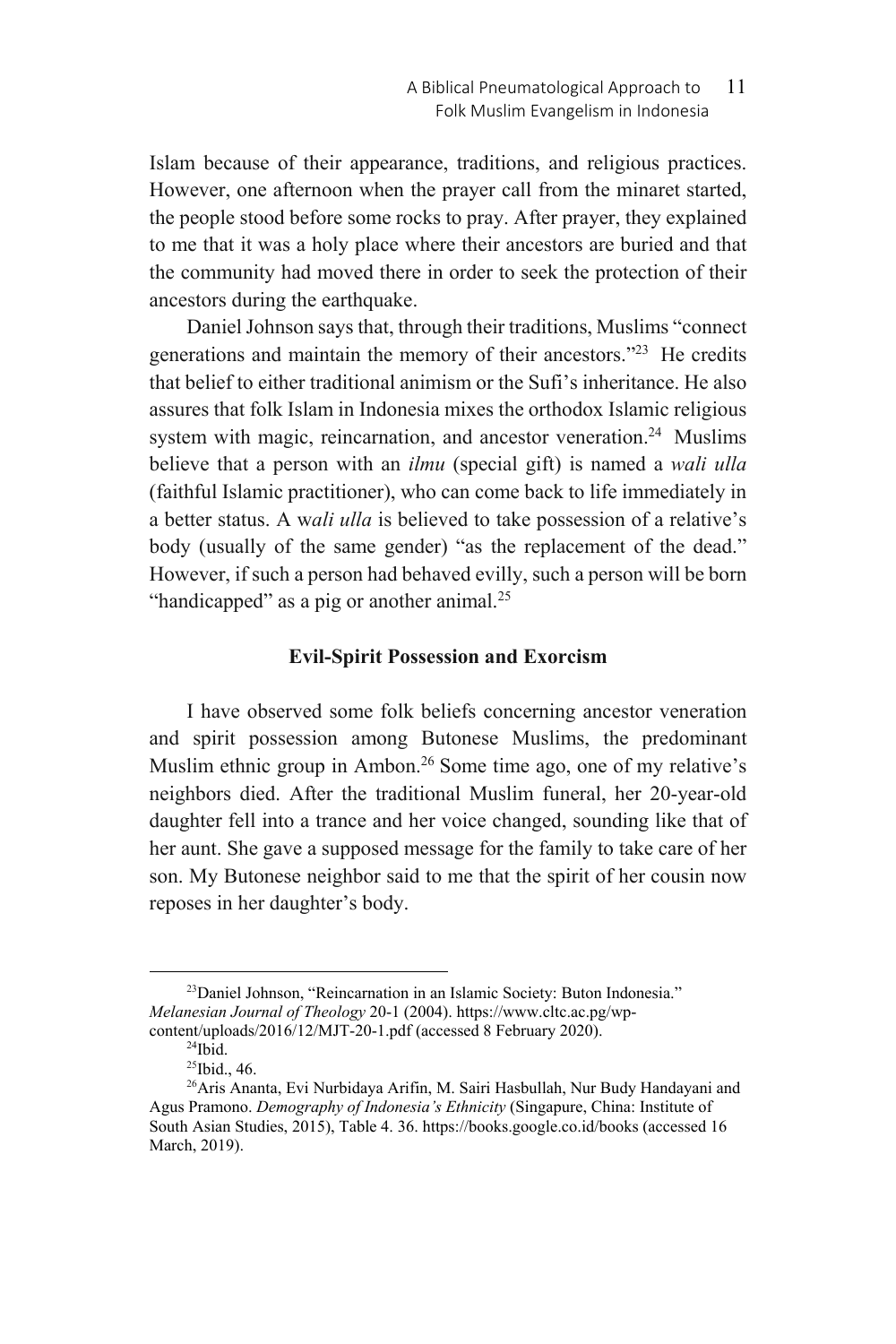Najad and Hardi define spirit possession as the belief that people can be controlled by an alien spirit or parahuman forces that dictate the actions and personality of the ones possessed. In some cases, a possessed person is unconscious and speaks in a different voice or performs strange acts.27 Musk notes a difference between two kinds of possessions— *Makyus* (temporal possession) or *Majnun* (permanent possession). The temporarily possessed individual does not need any treatment. However, when a *jinn* inhabits a person permanently, either an *azima* (exorcism) is performed by putting tar in the victim's orifices or the afflicted may be put through a combination of *Baraka* (baths-blessings) plus being led to visit shrines.28

Medical scholars Dein and Illaie present a thesis on the influence of *jinns* on mental sickness based on case studies of Muslims. They emphasize the importance of differentiating between mental diseases and spirit possessions, both of which can be either central or peripheral. The distinction between the two is that mental diseases are related just to traditional practices and not considered pathological, whereas "Peripheral possessions indicate an invasion of evil spirits, undesirable, immoral, and dangerous."<sup>29</sup>

Dein and Illaie insist on the Qur'anic explanation, which is that *jinns* are created finite creatures who have their own personalities, beliefs, and moral attributes.<sup>30</sup> The two scholars end their thesis with an interesting conclusion—that a weak person with low self-esteem or who is influenced by an "evil eye" might be possessed by spirits. Their solution is "the recitation of Quran and ingestion of olive oil."<sup>31</sup> Regarding treatment, they suggest,

The task of a therapist, who must have a very strong faith in Allah, is to expel the jinn. This is usually done in one of three ways—remembrance of God and recitation of the Qur'an

<sup>&</sup>lt;sup>27</sup>Najat. Khaliffa, and Hardie Tim. "Possession and Jinn." *Journal of the Royal Society of Medicine.* 2005. Aug. (98). 8.

<sup>&</sup>lt;sup>28</sup>Bill Musk, *The Unseen Face of Islam* (Monrovia, CA: MARC, 1989), 100. <sup>29</sup>Simon Dein and Abdool Samad. "Jinn and Mental Health: Looking at Jinn Possession in Modern Psychiatric Practice." *The Psychiatrist*. 37: 290. doi:

<sup>10.1192/</sup>pb.bp.113.042721 (accessed 1 February 2020).<br><sup>30</sup>Ibid., 291.

<sup>31</sup>Ibid., 292.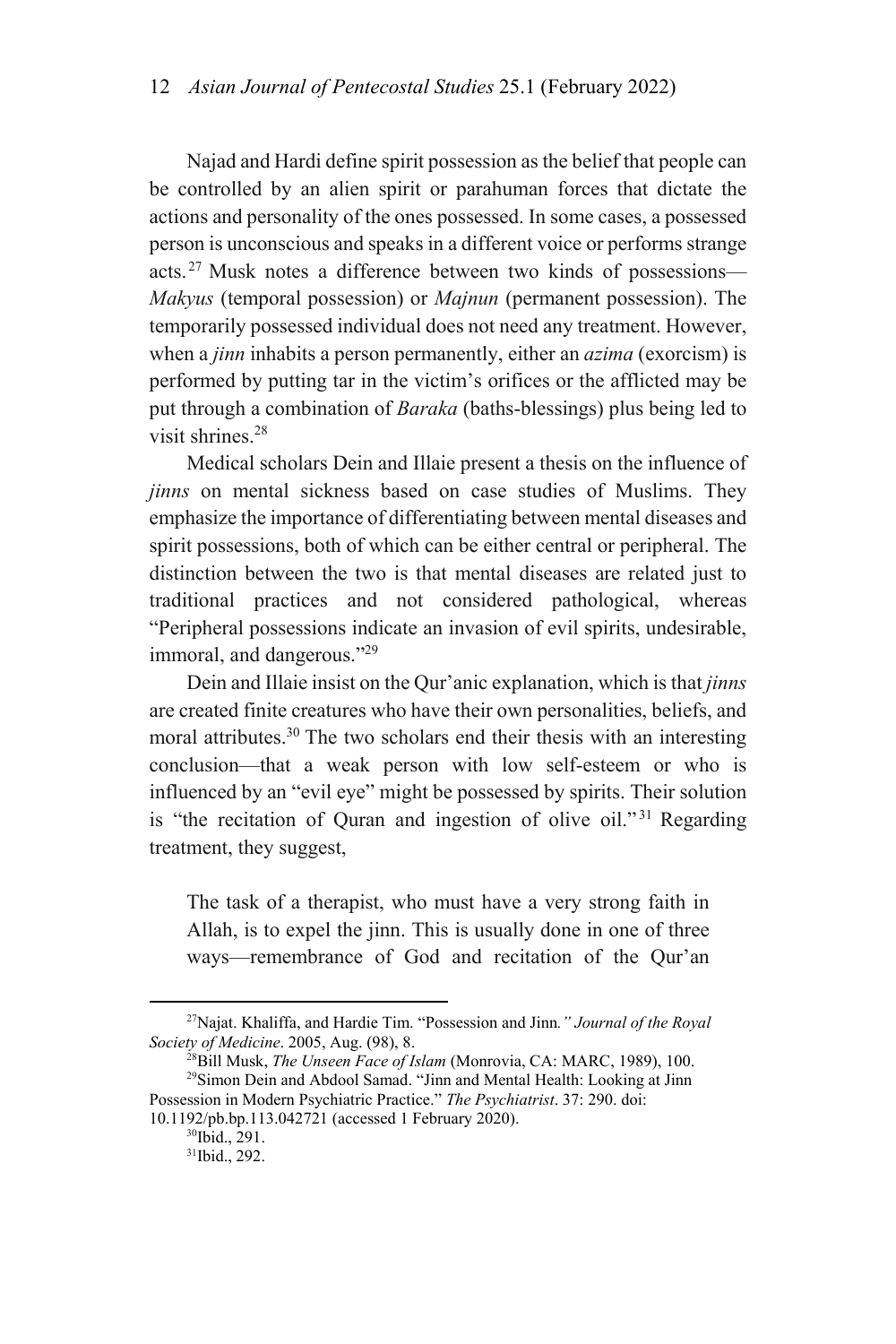*(dhikr),* blowing into the person's mouth, cursing and commanded the jinn to leave; and seeking refuge with Allah by calling upon Allah, remembering him and addressing his creatures (*ruqyah*). Some faith healers strike the possessed person, claiming that is the jinn that suffer the pain.32

In Indonesia, belief in spiritual possession preceded Islam and can be observed in animistic communities that embrace Islam. Hermansyah recognizes the shamanistic practices in Islam in Indonesia thusly: "Today, there are still many Muslims who practice traditional medicine which involves calling for invisible spirits to enter the body of a shaman as a medium . . . This condition is reasonable since the transformation of a society usually requires a relatively long time even takes several generations to complete."33

Moreover, Islam accepts spiritual possession since Muhammad himself perhaps experienced it. Gilchrist supports this thesis, noting that the prophet believed in "demonic creatures;" and, at the beginning of his experiences in the cave of Mount Hira, he was in such tribulation thinking that he was possessed by a  $jinn.<sup>34</sup>$  Furthermore, on many occasions, Muhammad was confused about the origin of his revelations to the point that some of the verses he received were later corrected. That he abrogated "satanic verses" in the Qur'an is well known in the tradition, his explanation being that "Satan was always trying to intercept God's revelation."<sup>35</sup> In other words, belief in demonic possession is embraced in Islam because of the experience of its own prophet. That is why, from the beginning, the concept of evil spirits trying to take control of humans was included in Islamic teachings.

Musk maintains that Muslims are constantly concerned about the places where *jinns* can take possession. Since it usually occurs "between activities of the flesh," these spirits can take dominion over people.<sup>36</sup> For protection, they wear talismans with Qur'an verses or religious sayings,

 <sup>32</sup>Ibid.

<sup>33</sup>Hermansyah, 60.

<sup>&</sup>lt;sup>34</sup>John Gilchrist, *Muhammad, the Prophet of Islam* (Mondeor, South Africa: Muslim Evangelism Resource Center of Southern Africa,1994), 22.

<sup>35</sup>Ibid., 25.

<sup>36</sup>Musk, 42.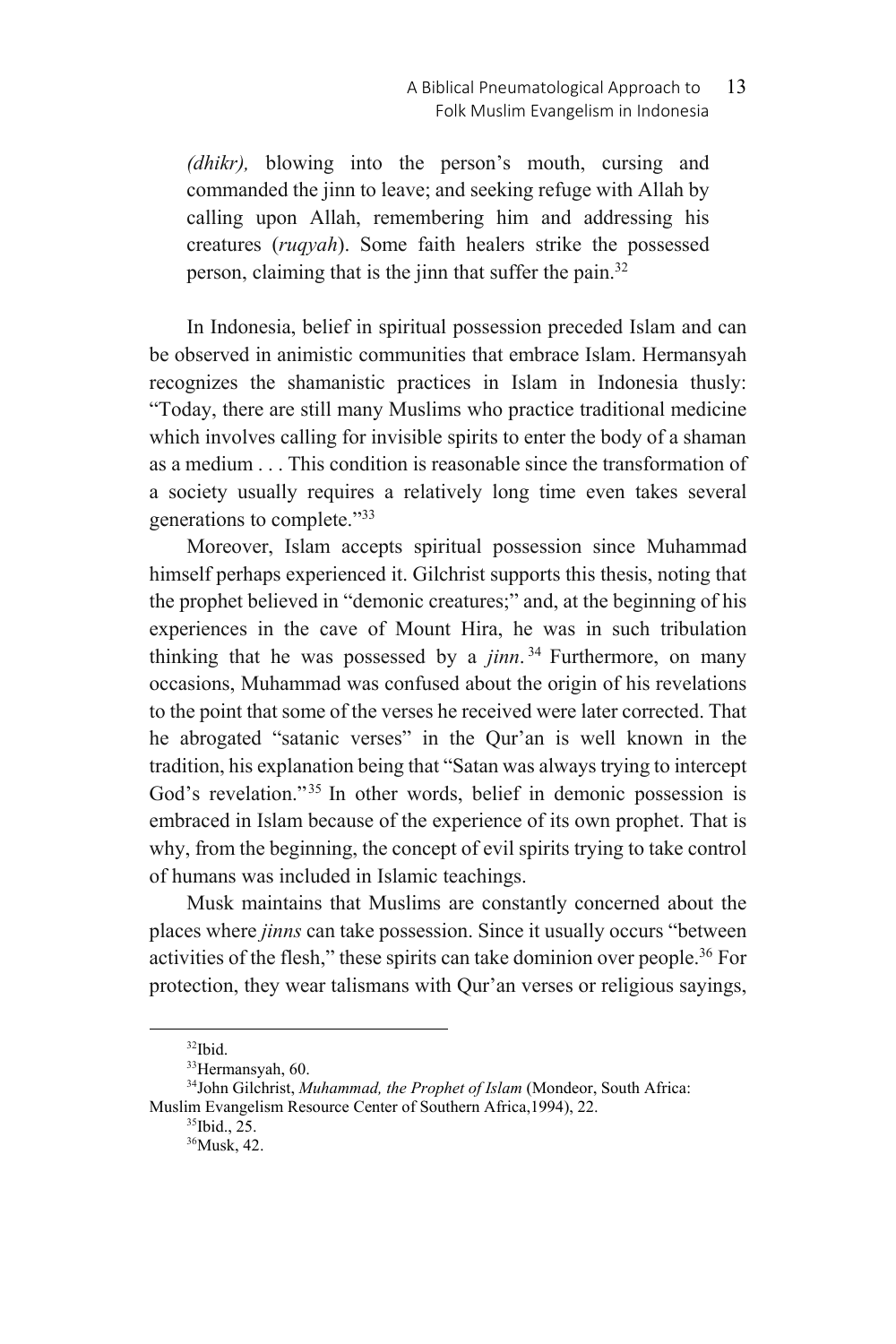or they put them in their houses in order to reject all evil influences. As examples of protective actions in the worst cases, Muslims seek an imam or a Muslim leader who will "chant some Qur'anic verses, other people burn incense to calm down the possessed people, incense is used to heal people as well."37

#### **Practitioners and Healings**

One of the ways Indonesian Muslims deal with the dark forces that try to interfere with daily activities, by causing illness and tragedies, is to look for the magicians who can connect the spiritual and physical realms. The shamans are called *dukun pandais* (clever shamans), as they are people of power connected with the spiritual world and can ask for protection in farming or fishing. These practitioners can even marry spirits, thus are able to call the spirits to bring disasters or sickness on enemies. Shamans also believe they can command the spirits to bring riches to the person who is powerful enough to control them.<sup>38</sup>

Tenimebas explains that, when practitioners or powerful people die, they will be considered *walis* (saints), and their tombs will be places of pilgrimage called *keramats*. That means folk Muslims in Indonesia believe in people of power, places of power, things of power, and *mantras* (magical sayings).39 Additionally, Indonesian Muslims believe that there are animals and plants with magic power.

Many people of power in Indonesia are *hajis* or Muslims that have already gone to Mecca. The *hajis* are divided into three categories—the *kuncen*, who is a mediator; the *dukun*, who is a healer-exorcist; and the *pendekar*, who is a protector.<sup>40</sup> He can be "Dukun Jampe (healer or protector) . . . Dukun Ramal (fortune teller) . . . Dukun Gaib (who performs exorcisms) . . . Dukun Teluh (black magic) . . . Dukun Pelet (loving specialist) . . . Dukun Sunat (specialist in circumcision) . . . Dukun Paraji (midwife) . . . Dukun Puhun (agricultural matters)."41

 <sup>37</sup>Ibid., 120.

<sup>38</sup>Ibid.

<sup>39</sup>Tenimebas, 36.

<sup>40</sup>Ibid.

<sup>41</sup>Ibid., 37-40.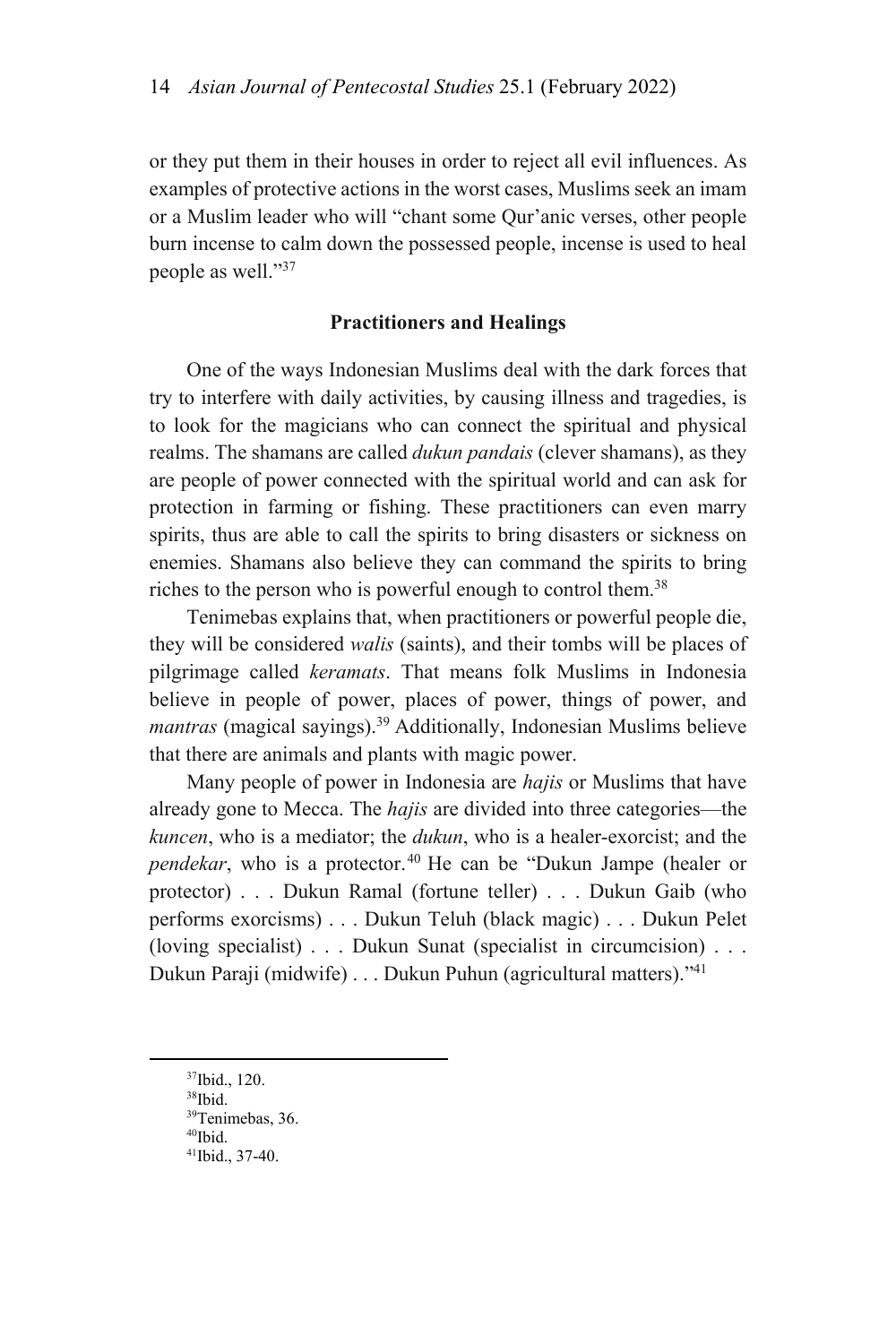Tenimebas reports that even high authorities and organizations will seek help from shamans. For instance, the Indonesia's Department of Religious Affairs called four shamans to find a thief who had stolen funds.42 This is an example that even formal institutions will trust in shamans more than even official protection.

The way that practitioners perform exorcisms and healings is important to consider. Regarding the exorcism process, Islamic author Rahman Fazlur says, "The principle behind the cures of exorcism, which are basically no different from the ordinary cures by amulets and prayers, except that exorcism is much more ritualized: namely, that the *pir* exercises the supernatural powers necessary to exorcise the spirit(s) possessing the patient."43

Parshall mentions yet another treatment for sickness and spirit possession—that being the *dhikr*, which is a "continual repetition of the word Allah. . . . The repetition is to be continued until the mind is completely submerged within the divine radiance of almighty God."44 I remember that kind of repetition, especially during "the night of power" in Ramadan. Throughout the entire night, Muslims spoke the name of Allah over and over. Such could be because they believe that, on the night of power, many miracles take place, so they attempt to connect the rituals, the time of power, and the people of power.

### **Folk Muslims View of the Holy Spirit**

To be able to present the person and work of the Holy Spirit as an evangelistic approach to folk Muslims in Indonesia, it is necessary to identify whether they have a preconception or minimal understanding about who the Holy Spirit is. One starting point is to look for references about the "Spirit of God" in the Qur'an. Folk Muslims are still taught the Qur'an in their mosques or madrasas in order that that they can become more literate in Islamic principles.

 <sup>42</sup>Ibid., 208.

<sup>43</sup>Rahman Fazlur, *Health and Medicine in the Islamic Tradition: Change and Identity* (Chicago, IL: ABC International Group, 1998), 90.<br><sup>44</sup>Phil Parshall, *Bridges to Islam: A Christian Perspective on Folk Islam* (Grand

Rapids, MI: Baker Book House, 1983), 77.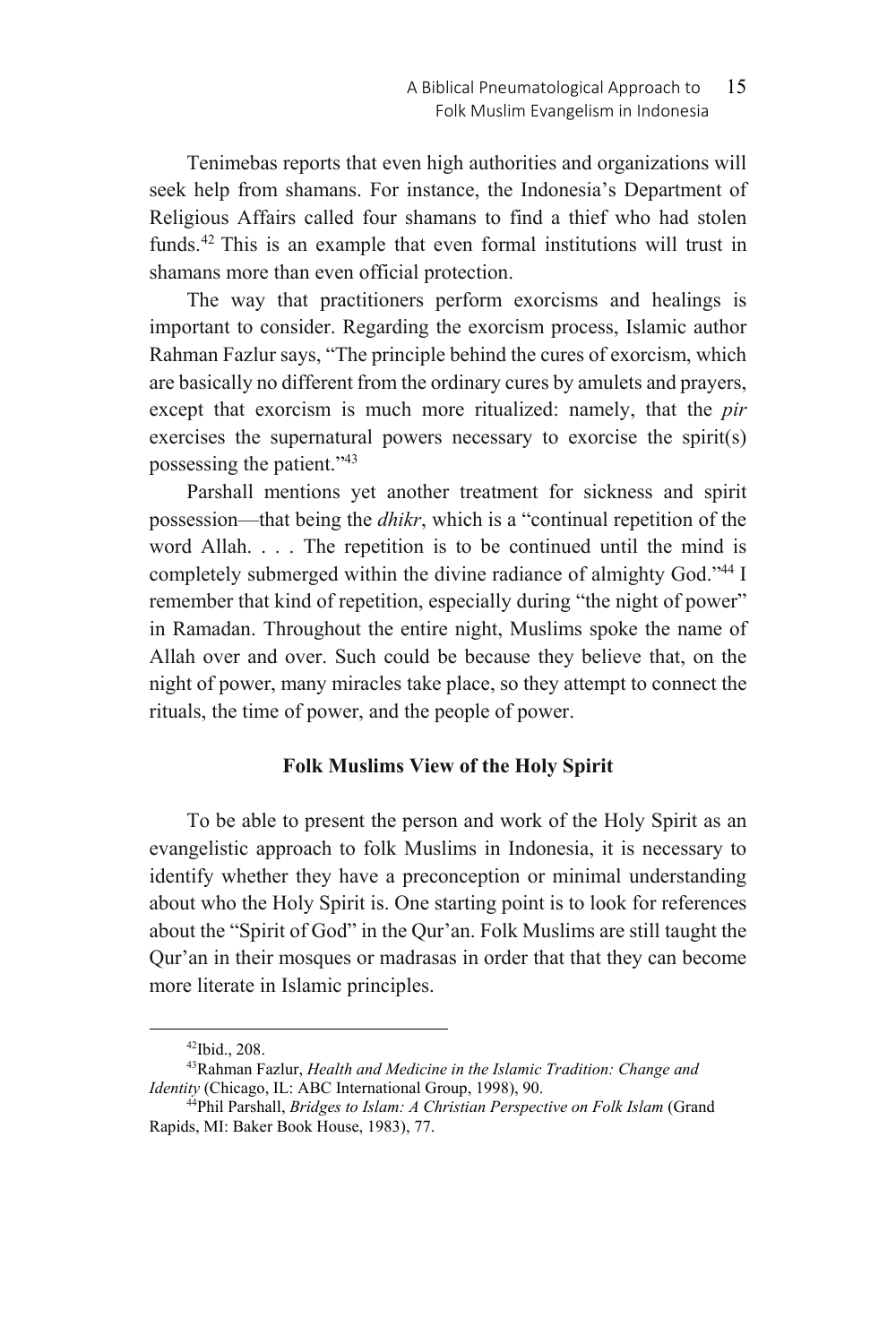Steinhaus notices that the name "Holy Spirit" appears four times in the Qur'an and the word "spirit" appears seventeen times.<sup>45</sup> He divides these *ayats* (verses) into the following four groups:<sup>46</sup>

- 1. Verses that relate the Holy Spirit with the angel Gabriel (Surah 16:102, 17:85, 19:17, 26:193, and 40:15).
- 2. Verses that equate the Spirit with the breath that gave life to man (5:29, 32:9, and 38:72).
- 3. Verses that speak of the Spirit as the one who gave strength to Jesus (2:87, 2:253, 32;9, and 38:72).
- 4. Verses that have a difficult interpretation, since the word "spirit" is followed by the mention of angels (4:171, 12:87, 16:2, 42:52, 66:12, 70:4, 78:38, and 97:4).

Perhaps one of the most controversial verses is Surah 5:110 which states, "I strengthened you with the Holy Spirit." That verse is followed by a description of Jesus giving life to a clay bird. Jesus also is reported to have healed lepers and blind people, thus a connection between the Holy Spirit and power. The only problem is the Muslims' popular conception that the Holy Spirit strengthened Jesus and Muhammad. They further believe that, according to Surah 58:22, the Holy Spirit is accessible to all Muslim believers.<sup>47</sup>

In a study among folk Muslims in Bangladesh, Jorgensen explained that the title given to Jesus in the Q'uran is "Spirit of God," a term that could be used as a dialogue initiator with Muslims.<sup>48</sup> Further, he insists that there are some insights about the Holy Spirit in the Q'uran. For example, Surah 15:29 affirms that man was created from clay and "breathed into him my spirit."49

 <sup>45</sup>S. Steinhaus. "The Spirit-First Approach to Muslim Evangelism," *International Journal of Frontier Missions*. Vol 17:4, 2003, 26 (accessed 20 January 2020). <sup>46</sup>Ibid., 27.

<sup>47</sup>Ibid.

<sup>48</sup>Jonas A. Jorgesen, "Word of God and Spirit of God in Christian Islamic Christologies: A Starting Point for Interreligious Dialogue." *Islam and Christian Relationships, Routledge* Vol. 20, No. 4, 389-407, October 2009. (Department of

<sup>&</sup>lt;sup>49</sup>Abdullah Yusuf Ali. (Translator) The Qur'an: The Meaning in the Glorious *Qur'an.* (Istanbul, Turkey: Asir Media, 2010.).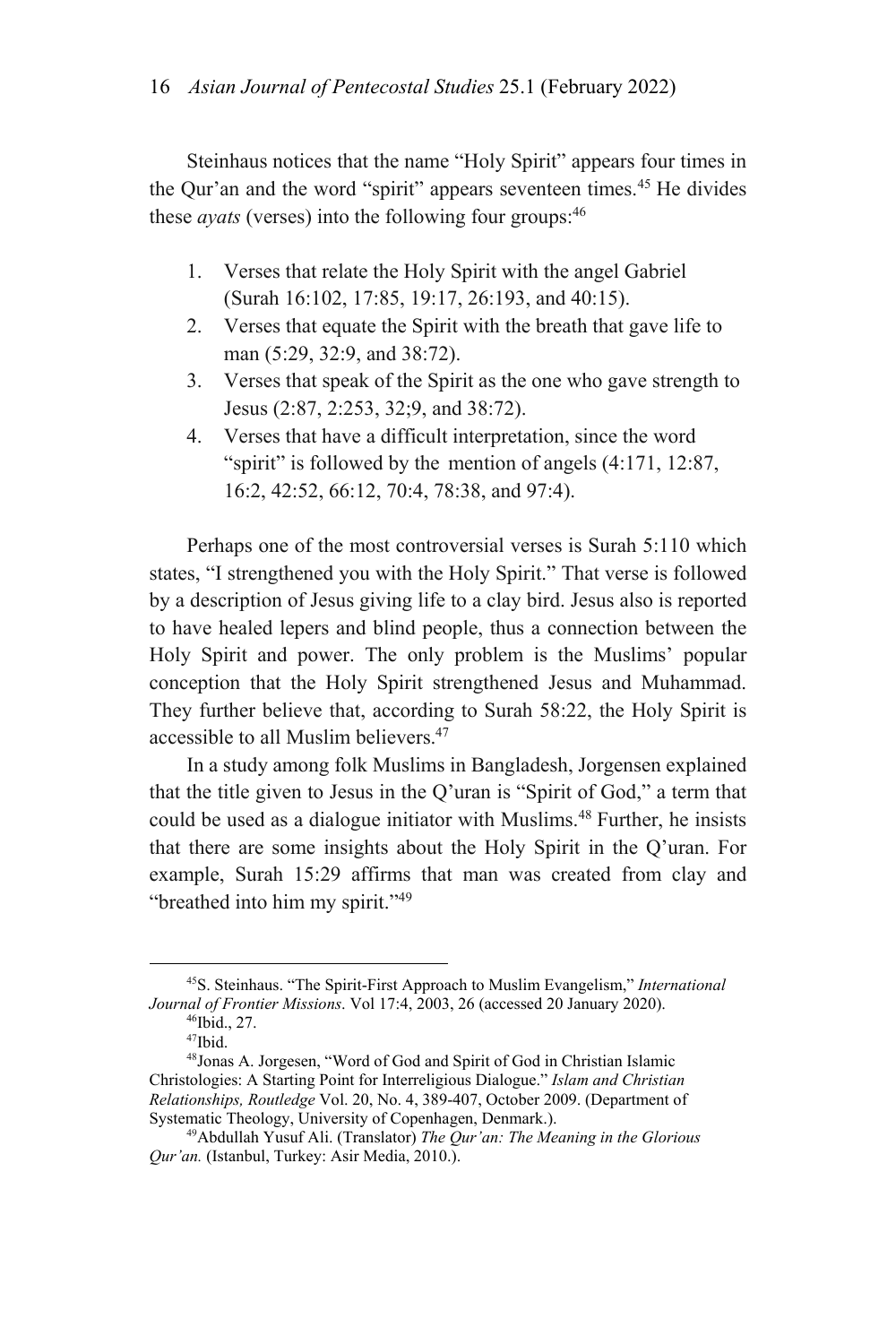Another useful concept in the Qur'an is the admission, in Surah 21:4, of the divine and virginal conception of Jesus—"We breathed into her of Our Spirit, and We made her and her sin a sign for all peoples."<sup>50</sup> Although there are many interpretations of the title given to Jesus as *Ruh from Allah* (Spirit of Allah), this verse that says Christ Jesus is the son of Mary and a Spirit proceeding from him could be another bridge to communicate the truth.<sup>51</sup>

Parrinder mentions that the word "spirit" is related to Jesus in seven parts of the Qur'an. The most controversial name given to Jesus is "a spirit from" God. Taking into consideration the exegesis that Muslim scholars give it, some commentaries argue that the meaning of *ruh* (spirit*)* can be interpreted as "mercy from God."52 Another explanation is that "spirit" is a reference to inspiration or divine revelation. "This could give the rendering of Jesus as prophesy which God communicated to Mary."53 However, Milani cites the Muslim scholar Ibn al-Arabi, who interprets the text literally as "the spirit of God", which affirms "As the son of Mary, Jesus is human; but as one who could revive the dead, Jesus was "of God as Spirit"."54 Moreover, Parrinder cites references that indicate folk Muslims in India pray, calling for blessings from Muhammad and naming Jesus as the "Spirit of God . . . Isa the faithful."<sup>55</sup>

The Muslim scholar Ibn Taimiyya argues that the meaning of the Holy Spirit related to Jesus is *Jibril* (the angel Gabriel). "Thus, the Holy Spirit is neither God nor one of His attributes. Moreover, there is nothing in the words of the prophets to indicate that the dependent Attribute of god is called a son or a holy spirit."56 It would be interesting to further research Islamic exegesis of the verses that mention the angel Gabriel to look for the differences between him and other angels. However, we

https://openjournals.library.sydney.edu.au (accessed 2 December 2020). 55Parrinder, 50.

 <sup>50</sup>Ibid., 21:91.

<sup>51</sup>Ibid., 4:171.

<sup>52</sup>Geoffrey Parrinder, *Jesus in the Qur'an* (New York, NY: Oxford University Press, 1977), 49.<br><sup>53</sup>Parrinder, 50.

<sup>54</sup>Milad Milani, "Representation of Jesus in Mysticism: Defining the 'Sufi Jesus'," *Literature & Aesthetics,* Vol. 21, No. 2, December 2011, 45.

<sup>56</sup>Shaikhul-Islam Ibn Taimiyah, *Answering Those Who Altered the Religion of Jesus*  Christ, https://ia801602.us.archive.org, p. 114 (accessed 7 February 2020).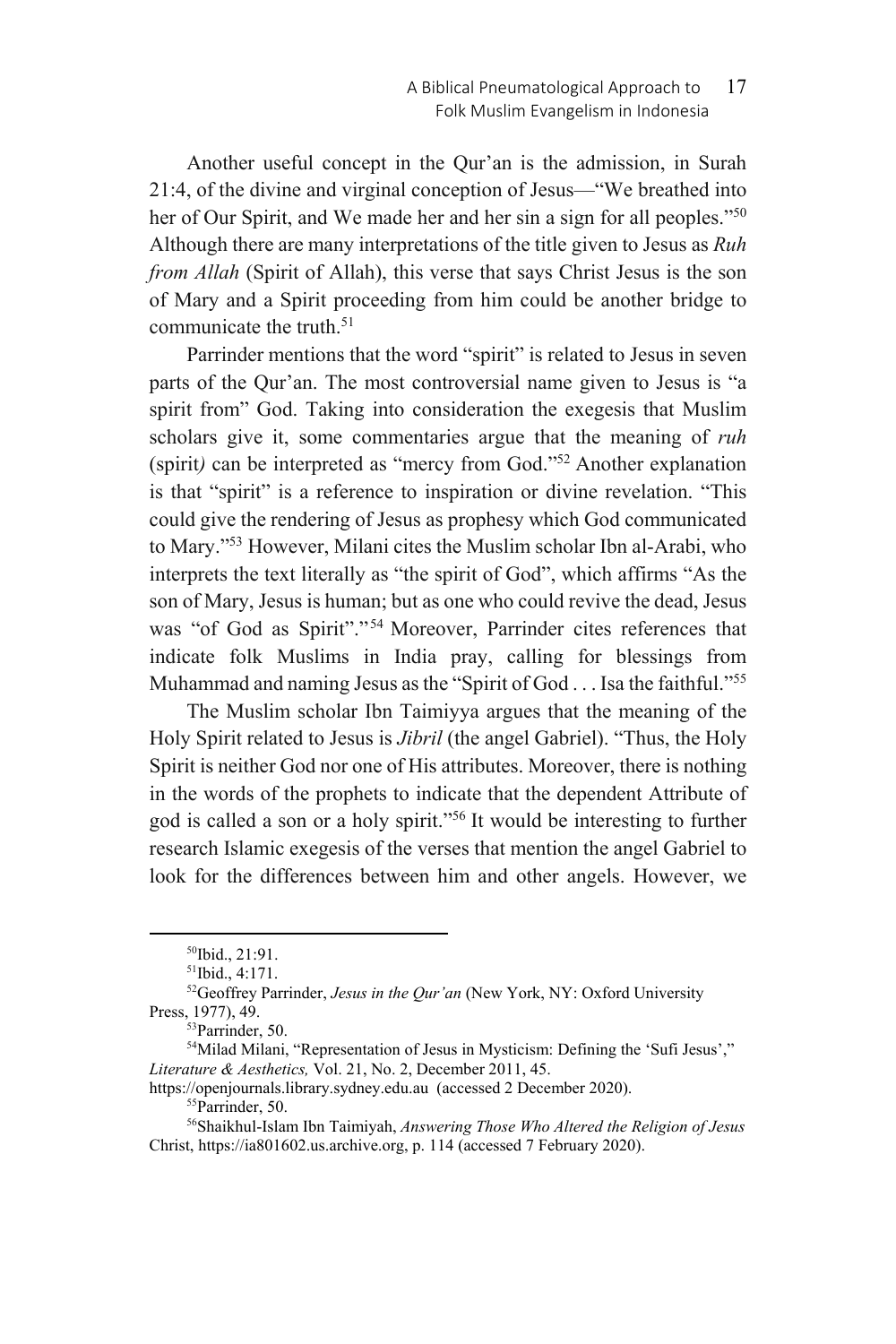should remember that the Qur'an is not the Word of God, and the reason to study these verses is just to know the Muslims' perception of the Holy Spirit in order to make a bridge to bring them to the truth.

Jorgensen claims there are two names that identify Jesus as the Holy Spirit among folk Muslims in Bangladesh—the "Spirit of Allah (*ruh'ullah*)… and the Holy Spirit Isa [is] "ruh-[ul] kudus."57 Islamic scholars Badhrulhisham and Mohd defend the idea that the Holy Spirit in the Qur'an corresponds to a creature *Jibril* (angel Gabriel), whose name means "servant of God," his main task being to bring a revelation of God to his prophets. There is no distinction between him and the Holy Spirit.<sup>58</sup>

Sweetman affirms a misconception—that being *Ruh*, the word used for "spirit" in the Syriac is feminine; thus, some Muslims identify the Holy Spirit with Mary.<sup>59</sup> However, there is yet a bigger misunderstanding regarding identification of the Holy Spirit and Muhammad. Surah 61:6 claims Jesus prophesied that after him will come the "Ahmad," which is one of the names designated to Muhammad. According to some scholars, the equivalent word for the name Ahmad is "*periklutós,* a misreading for the correct *Parakletos* in John 16:26 . . . where the Comforter or *Paracletos* is identified with the Holy Spirit."60

Classic Islamic scholar Fazlur Rahman resumes the revelation's view of Muslims; and from that, their concept about the Holy Spirit could be deduced.<sup>61</sup> The ancient concept of inspiration in pre-Islamic Arabia was that a spirit could possess a poet to create poetry. Thus, the concept of spirit possession could be the cause of Muhammad's belief about the divine origin of the Qur'an. Rahman defends the thesis of the divine revelation of the Qur'an given to his prophet by a Spirit, saying, <sup>62</sup>

 <sup>57</sup>Jorgensen, 398.

<sup>58</sup>Adam Badhrulhisham and Khadija Mohd, "Konsep Roh Suci Menurut Islam dan Christian (Concept of Holy Spirit According to Islam and Christianity)." *Afkar*, Vol. 20, Issue 1 (2018): 85-108. https://doi.org/10.22452/afkar.vol20no1.3 (accessed 17 February 2020). 59Windrow, Sweetman, *Islam and Christian Theology: A Study of the Interpretation* 

*of Theological Ideas in the Two Religions* (Cambridge, UK: James Clarke & Co., Ltd,  $Vol.1, 2002$ ), 23. <sup>60</sup>Ibid., 33.

<sup>61</sup>Fazlur Rahman, *Major Themes of the Qur*'*an* (Chicago, IL: University of Chicago Press Edition, 2009)*,* 80. 62Ibid.*,* 66.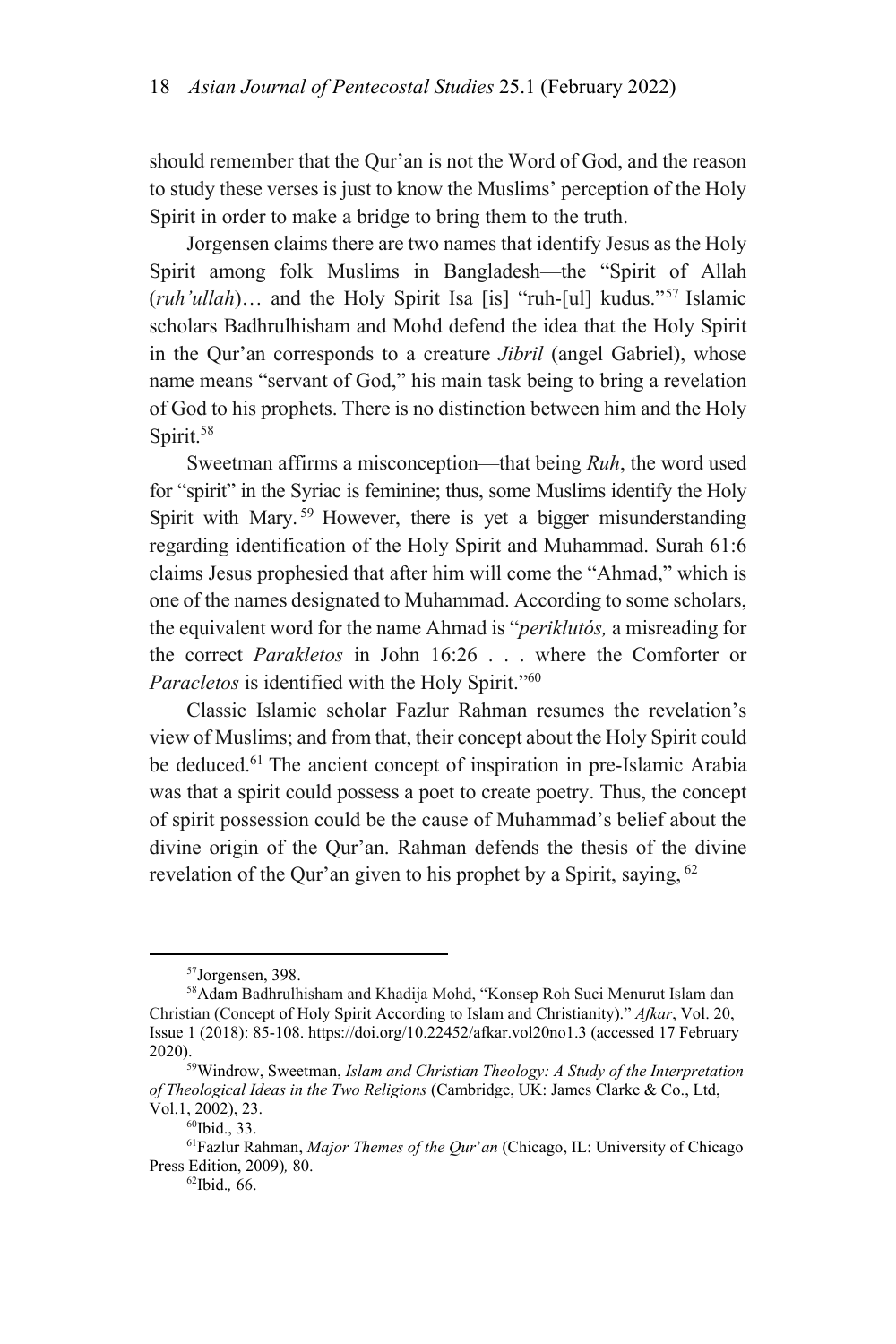There is no doubt that the agent of Revelation to Muħammad (PBUH) is this Spirit. The Meccans, as we have seen, often asked of Muħammad (PBUH) that an "angel be sent down upon him," to which the Qur'an often replied that angels cannot be sent to humans as prophets . . . It is, therefore, certain that angels did not come to the Prophet—his Revelation came from the Holy Spirit, also described as the "Trusted Spirit" (26.ash-Shu'arā':193).

For Rahman, the angels in the Qur'an are beings created to obey the commandments of God, and they can interact with humans if sent to do so. However, the Qur'an doesn't attribute to these angels' power as agents of revelation, although sometimes they can be the recipients of revelation. Further, he clarifies some of the functions of the Holy Spirit—one being that, in the creation, God breathed his own Spirit into the first man; a second being that the Spirit was sent to strengthen Jesus; a third being that the Spirit was the agent of the Qur'anic Revelation, which is described as the Trusted Spirit; and a fourth being that the Spirit is likely "the highest form of the angelic nature and closest to God."63

Thus, in the act of the revelation, Rahman argues thusly that the agent who brings the Qur'an was the Spirit of God:<sup>64</sup>

The Trusted Spirit has brought it [the Qur'ān] down upon your heart, that you should be a warner" (26.ash-Shu'arā':193); this Spirit is identified with Gabriel . . . the Source of all Books including the Qur'ān, is higher than angels as the Qur'ān ordinarily speaks of them . . . This undying and ever renewed Spirit is nothing other than the Agency of all being and life.

According to Muslim beliefs, God never talks directly to humans, but rather in an inaudible voice to the prophets. They can hear the Spirit and the Voice in their minds. Thus, in Muhammad's case, the Spirit of Revelation strengthened him to act according to what was true.<sup>65</sup>

What I realized from these Muslim scholars' arguments regarding the Holy Spirit is that there is not a clear understanding of who the Holy

 <sup>63</sup>Ibid., 67.

<sup>64</sup>Ibid., 69.

 $65$ Ibid., 71.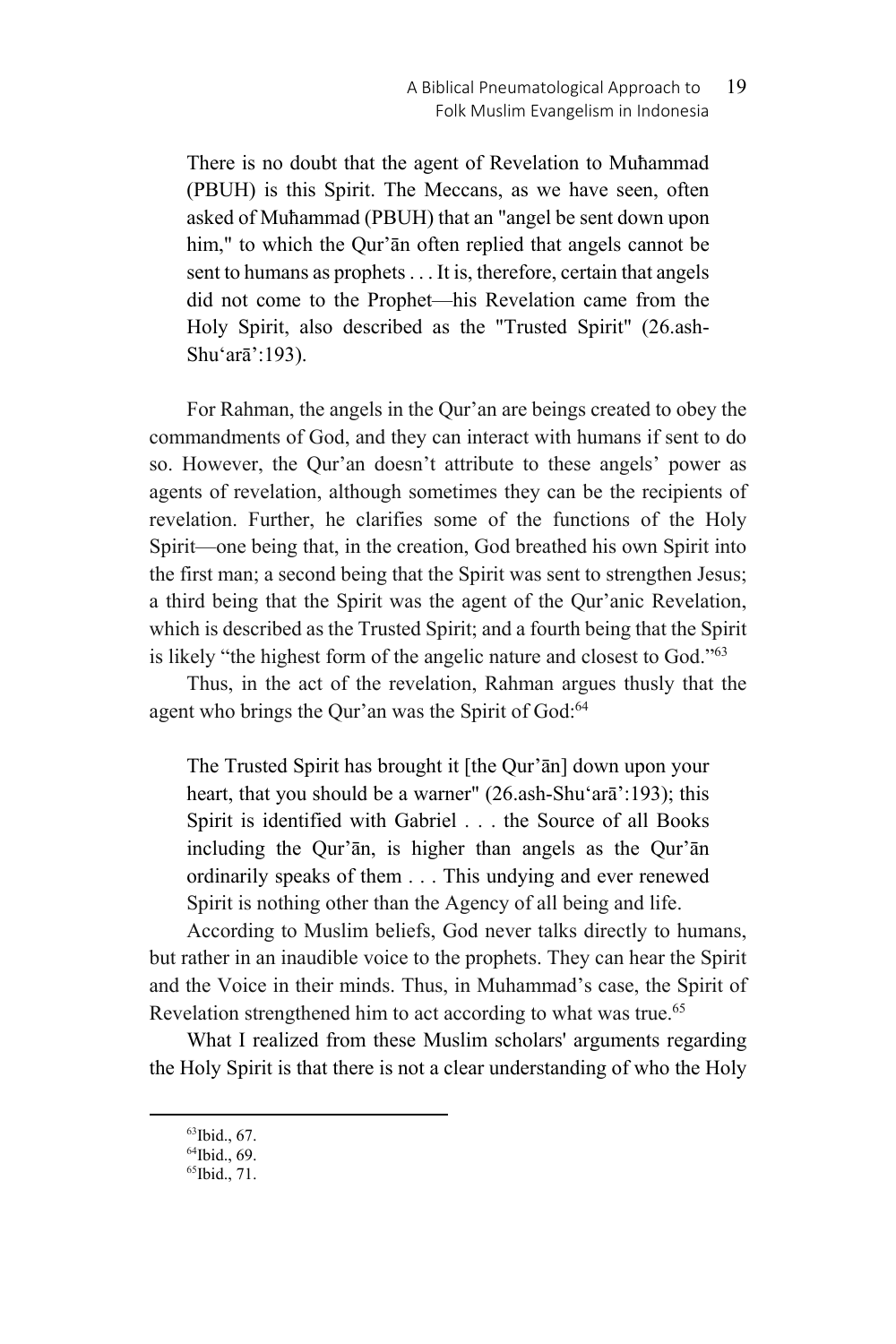Spirit is. In some way, the Muslims' lack of understanding as to the nature of the Holy Spirit could be used to introduce who the Spirit of God is, which could lead them to the Truth—Jesus.

It is crucial for those who want to serve effectively among Muslims in Indonesia to have a general grasp of a Muslim's view of God, Christ, and the Holy Spirit from Islamic teachings. Here is advice from Zwemer, "the apostle to Islam":

The Christian missionary should first of all thoroughly know the religion of the people among whom he labours; ignorance of the Koran, the traditions, the life of Mohammed, the Moslem conception of Christ, social beliefs and prejudices of Mohammedans, which are the result of their religion ignorance of these is the chief difficulty in work for Moslems.<sup>66</sup>

## **The Redemptive Work of the Holy Spirit in Making Disciples among Folk Muslims**

Sometimes the power of the Holy Spirit is relegated to miracles. Of course, a miracle can be a crucial part in a Muslim's initial engagement with the Gospel; however, it is rare that people will commit their lives to follow Jesus just because of a miracle. Although I totally agree we should pray for miracles and signs among Muslims, the work of the Holy Spirit cannot be relegated just to the first experience of a power encounter. The Spirit's power is also given to strengthen believers to witness, even to the point of martyrdom, Stephen being an excellent example of this (see Acts 7: 54-60). This is a crucial role of the Holy Spirit for Muslims, since, after coming to Jesus, they often face persecution, which is why many who become believers in Jesus returned to Islam.

During my first Ramadan (fasting month) in Indonesia, a neighbor lady told me that one afternoon two *jinns* came to her small shop; and since that time, every afternoon she was not able to see. I explained to her the healing power of *Isa Almasih* (Jesus), after which she allowed me to pray for her. One week later, she called me and happily affirmed that,

 <sup>66</sup>Samuel Zwemer, *The Moslem Christ: An Essay on the Life, Character, and Teachings of Jesus Christ According to the Koran and Orthodox Tradition* (New York, NY: American Tract Society, 1912), 183.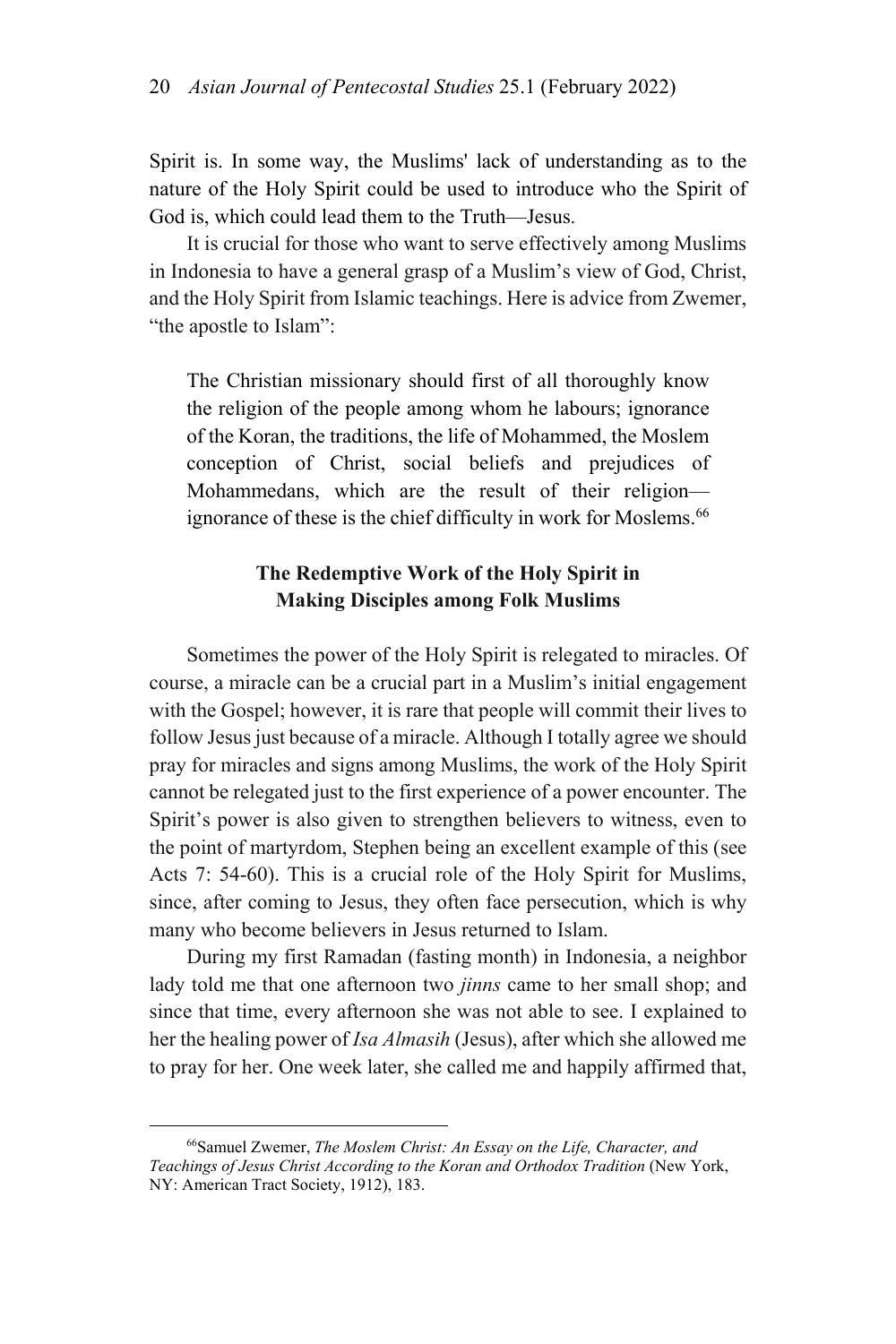after the prayer, she experienced healing of her eyes. Following that, I started to explain who Jesus was. However, every time I talked about salvation in *Isa Almasih*, she rejected me to the point that she would not talk any more about Jesus. From that experience, it became apparent that, although a power encounter with signs and miracles can prepare the heart to receive the message, it isn't enough to develop an allegiance to Jesus. Rather, it is necessary for Muslims to experience a deep intervention of the Holy Spirit to lead them to the truth.

Biblical Example of the Ephesians' Power Encounter and the Redemptive Role of the Holy Spirit in Folk Context

There is no better way to search for an evangelistic approach to any unreached people group (UPG) than to study the biblical model. Moreover, in regard to folk Islam, the apostle Paul's letter to the Ephesians provides a strong example of how to lead people to Jesus through the intervention of the Holy Spirit, who can set them free from dark forces, people of power, demonic possession, and magic. The folk Muslim UPGs are considered one of the biggest challenges in missions in terms of church planting.

The hindrances and strongholds that Paul and other early missionaries faced to establish an indigenous church among the Ephesians were enormous because of the spiritual powers that had dominion over them. However, the Church of Ephesus was established through the supremacy of Jesus and the power of the Spirit.

# Similarities Between the Ephesians' Background and Indonesia's Folk Muslims

Ephesus was the worship center for the goddess Artemis (or Diana), who was called Savior, Lord, and Queen of the Cosmos. Thus, her cult following became the main source of economic resources and the heart of Ephesian culture.<sup>67</sup> That means the warfare Paul and his companions faced was not only in the spiritual realm, but also the worldview, behaviors, corruption, and evil that had contaminated all spheres of its

 <sup>67</sup>Clinton Arnold, *Power and Magic: The Concept of Power in Ephesians* (Grand Rapids, MI: Baker Books,1992), 21.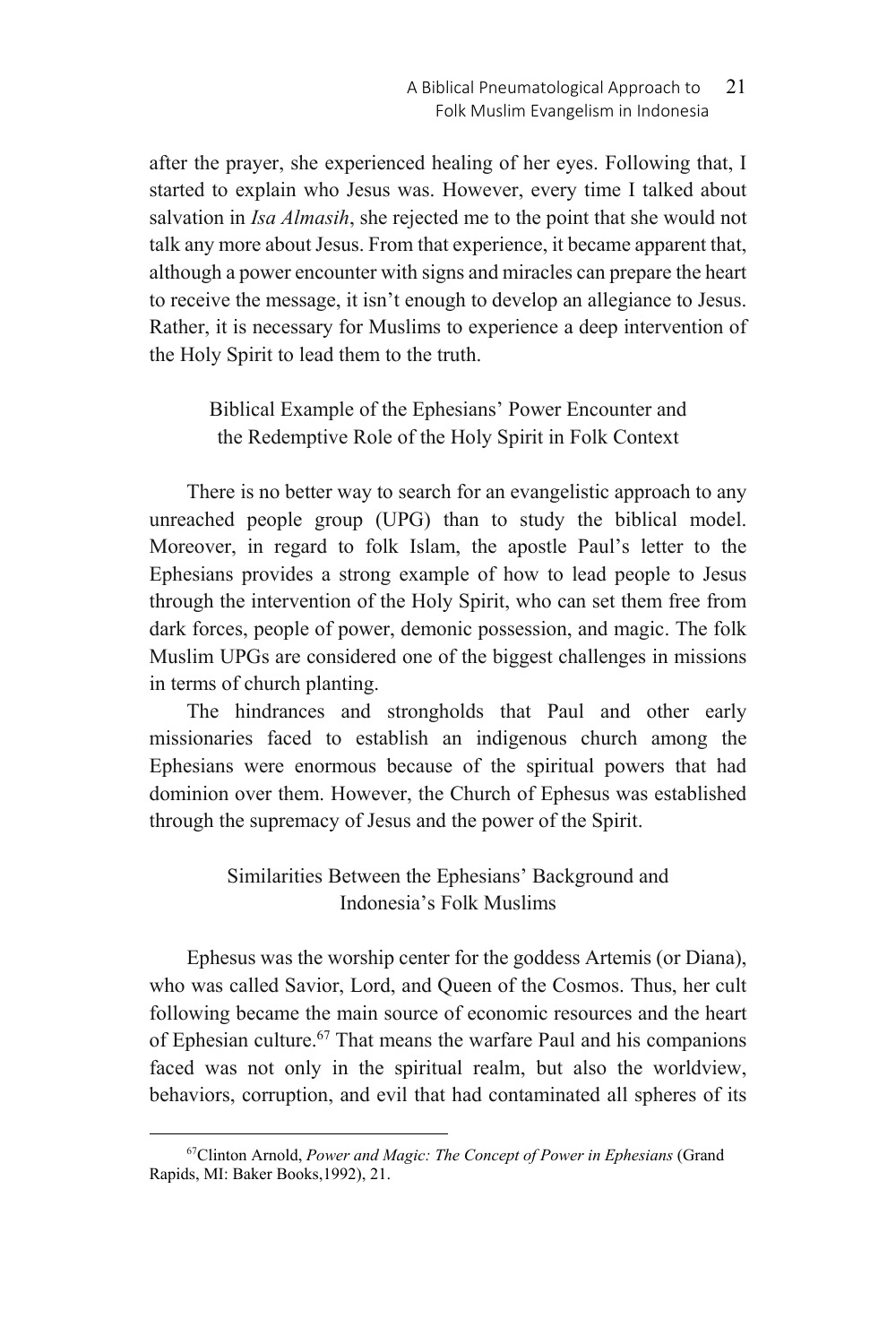society. In the same way, folk Islam is not just a religious system, it's one that permeates all aspects of Muslim communities.

Just as folk Muslims use Qur'an verses as a mantra to ward off the effects of evil forces, the people in Ephesus used the "Ephesians' letters or words of power"68 to face demons. Referring to these Ephesians' letters, Arnold says, "They could be used either as written amulets or spoken charms . . . instructed those possessed to repeat to themselves the magic words in order to drive the demons out. . . . The words were used in superstitious ways to provide help on special occasions."69

One of the similarities between the Ephesians and folk Muslims is that both attempt to find solutions in people of power. Arnold says that the main purpose of a shaman in Ephesus was to identify the source of a person's calamity, alluding to the belief that the cause of the problem was a spirit. After that spirit was identified, the person of power then tried to discover the right traditional rite, amulet, or mantra, "for the manipulation of the spirits in the interest of the individual person."70 In folk Muslim contexts, the person of power will discern first, the spiritual origin of the troubles and, after that, will offer to use his supernatural power to manipulate the spirit(s) in favor of the individual.

Another parallel between the two contexts is the fear of the demonic realm. In fact, magic for the Ephesians (and also popular for Muslims) was a way to get protection from the spirits' hurts. Arnold explained thusly how it worked for the Ephesians—"Arthemis-Hekate bears the title, 'Deliverer from fear.' . . . As the most powerful ghost-goddess, she can naturally deliver the people from any peril involving spirits."<sup>71</sup>

One more, similarity is the combination of magic and religion that was in the Ephesian context and is observed in folk Muslim communities today. In the ancient times of Christianity and Judaism, there were some syncretistic practices between religion and magic, even though both faiths are monotheistic. The Ephesians include their religion as a legal way to perform their rites, the aim being to protect themselves from evil and to control the spirits for the well-being of the magician.<sup>72</sup>

- 68Ibid., 15.
- $\rm ^{69}Ibid.$
- 70Ibid., 18.
- 71Ibid., 25.
- 72Ibid., 19.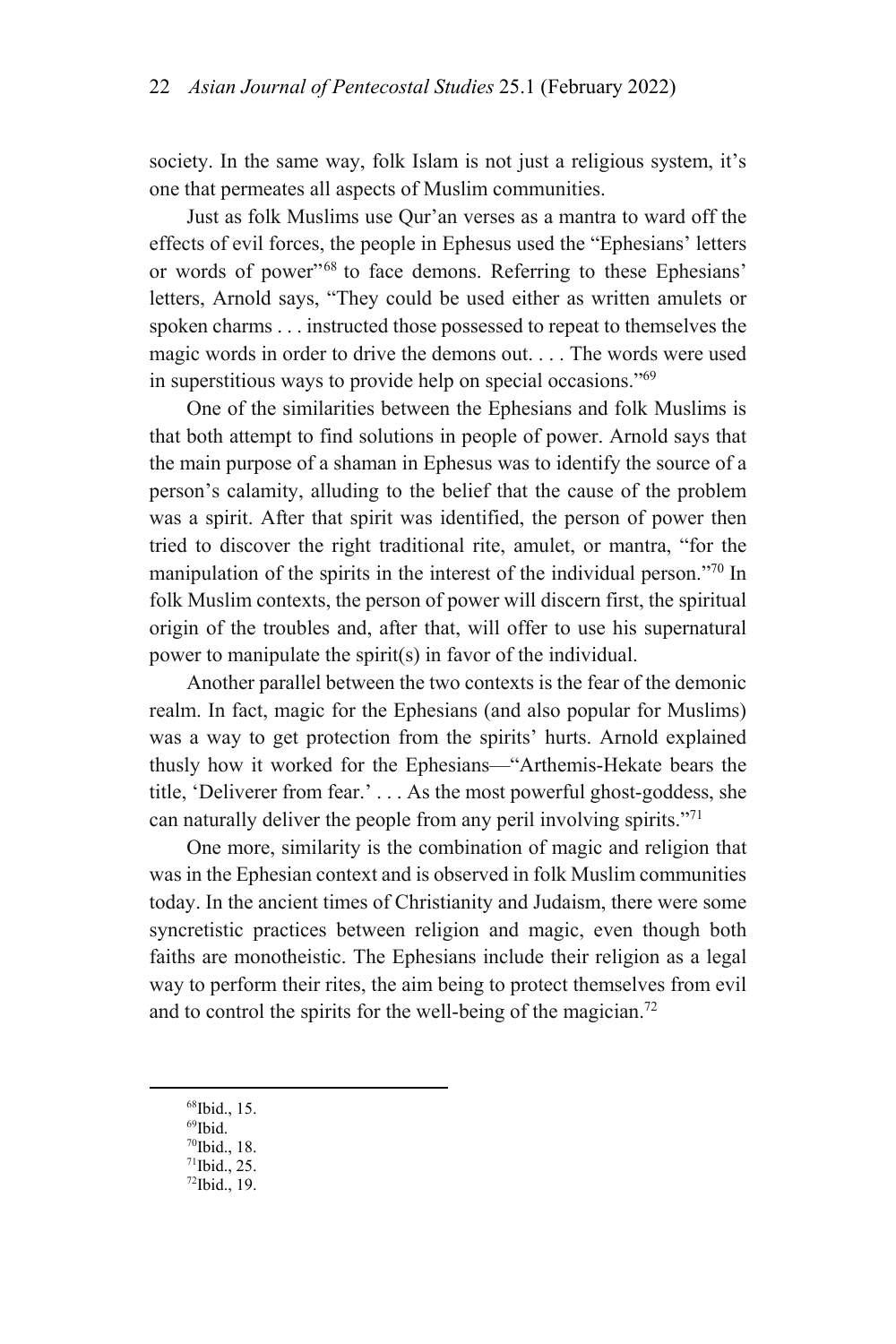Analyzing the behaviors of Muslims concerning manipulation of *jinns*, the people of power are usually *imams* (religious priests). They incorporate religious practices, such as use of verses of the Qur'an, power objects, and amulets with the name of God in Arabic, in much the same way as the Ephesians did in times of the early Church.

One fundamental aspect that may enable believers to reach Muslims for Christ is to discern the evil powers that dominate Islam. McCurry establishes the thesis that Islamic doctrine in the Qur'an fiercely opposes the foundation of the Christian faith. The Qur'an refuses to accept the divine nature of Jesus, denies his crucifixion and resurrection, claims that the Holy Bible is fake, and makes other arguments against Christ. McCurry says, "Behind the system of Islam is a supernatural anti-Christian power . . . that works against the Gospel . . . I believe there is a supernatural intelligence and power behind this resistance." 73 One thing I have been observing is the ease with which Muslims in Indonesia will embrace any kind of current thought, custom, or belief; but anything related to Jesus will face resistance, hostility, even violent opposition.

Arnold notes that, in Paul's letter to the Ephesians, he wants to emphasize "(a) where Christ stands in relation to the powers, and (b) where the believer stands in relation to the powers, both in terms of his/her past life and the life now experienced in Christ"<sup>74</sup> Arnold highlights the idea that, in the first century, the worldview was that the gods and goddesses ruled the "underworld . . . and have authority over the keys of Hades."75

That is why Paul demonstrates the victory of Christ in Ephesians 4:8, showing his supremacy over all dominions in the heavens, the earth, the underworld, and even the realm of death.<sup>76</sup> This is a very important statement, especially to those serving in places where demonic dominion can be perceived in the physical realm. The word of hope is that, in the end, all authorities on heaven and earth will be submitted to Jesus— "That in the dispensation of the fullness of times, he might gather

 <sup>73</sup>Don McCurry, *Healing the Broken Family of Abraham: New Life for Muslims*  (Colorado Springs, CO: Ministry to Muslims, 2011), 151. 74Arnold, 69.

<sup>75</sup>Ibid., 56.

<sup>76</sup>Ibid., 58.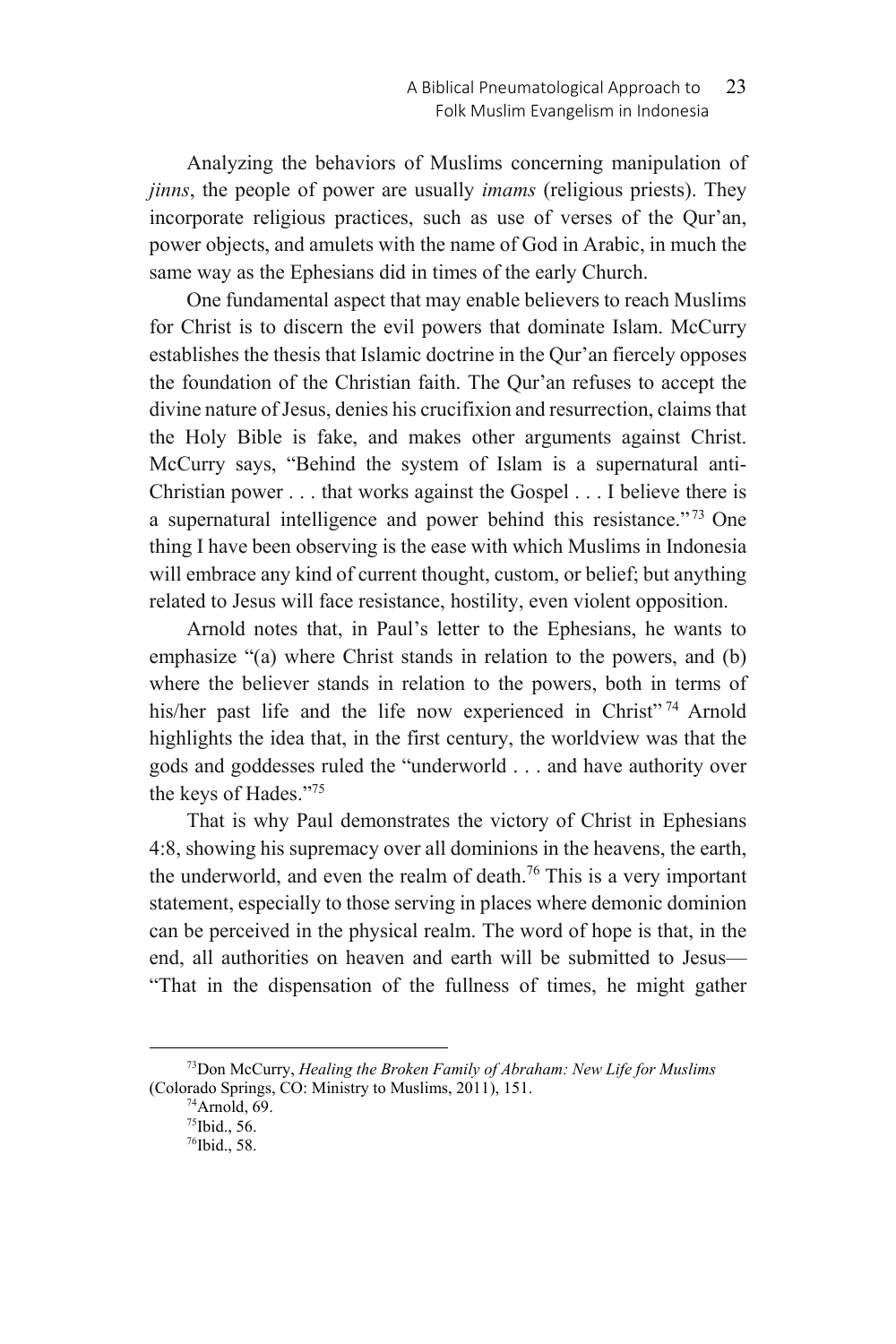together in one all things in Christ, both which are in heaven, and which are on earth; even in him."77

The summation of this author's thesis is that, first, the power of God stands against all evil powers by the lordship of Jesus Christ; and second, God fights evil through the authority he has given to the Body of Christ. In other words, the instrument that God is using to fight evil attacks in the present times is the Church. Arnold explains that works through the exegesis of Ephesians 1:22-23; the *pleroma* (fullness), which means the divine power, essence, glory, and presence of Jesus dwells within the Church as his body. The Bible affirms that, "The Christological implication is that Christ provides for the church and fulfills all things."78

 The implication of this analysis of the hegemony of Jesus in missions among folk Muslims in Indonesia is that, even in the midst of evil influences, the final result is already known—that being, Christ has overcome all evil. Furthermore, God, in his sovereignty, has included the Church as the agent by which he portrays his love, compassion, and power toward UPGs.

## Redemptive Role of the Holy Spirit in Reaching Folk Muslims

Although Paul's letter to the Ephesians does not mention the words "signs and miracles," Arnold argues that, proportionally to the epistle's length, it nevertheless incorporated more terminology related to power (16 mentions) than the rest of the New Testament.<sup>79</sup> This means Ephesians implicitly mentions wonders, signs, and miracles. In fact, supra-natural power was contemplated in a deep way in the letter, since Paul's focus was on the source of power, rather than on just the physical manifestation of it. Evidence of that is the diversity of power terminology that he used. Paul emphasized the word *dunamis*, which means capacity or ability. It is intimately related to *doxa* or God's glory and *energeia* (my transliteration), which is the realization of power.<sup>80</sup>

The importance of that is, first, to show the contrast between the power of God and the power of the magicians. God's power cannot be forced by any form of coercion; instead, it is the highest power,

<sup>77</sup>*The Bible*, KJV. Ephesians 1:10. 78Ibid., 83.

<sup>79</sup>Arnold, 41. 80Ibid., 74.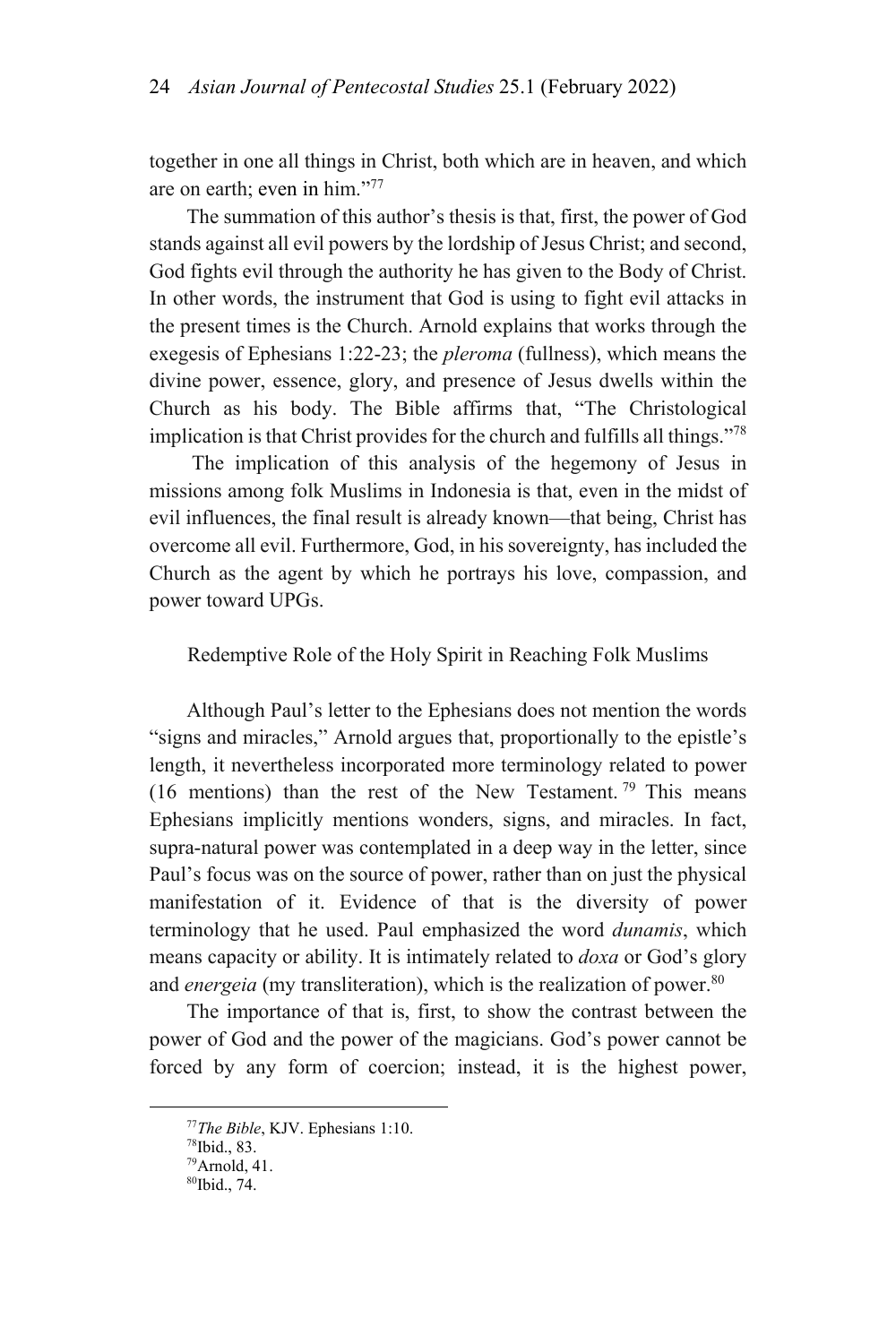autonomous and intimately related with his nature. Thus, we can receive the power of God only by faith through a personal relationship with him, not by any kind of chant or magical formula.

On the other hand, the magicians' purpose is to manipulate the spirits without building any allegiance based on faith or love. Their way of acquiring power is via invocations, chants, sacrifices, or the repetition of mantras.<sup>81</sup> In other words, the power given by spirits enslaves people, whereas God's power frees them from evil dominion. God's power also establishes a deep relationship between the source of power and the recipient.

Secondly, although Ephesians implicitly talks in a deep way about the work of the Holy Spirit in signs, wonders, and miracles and observes their impact in the spiritual realm, it goes beyond that to describe the intervention of the Spirit in the lives of unbelievers, who are in the middle of dark forces. Thus, the Holy Spirit's redemptive action is one of the letter's main themes. That is fundamental to the evangelistic approach and discipleship to folk Muslims, for God's power can produce a permanent and genuine allegiance to Christ as their absolute Lord and Savior.

So, what is the redemptive work of the Holy Spirit according to Ephesians? First, it is through the Spirit that an individual gets to know God.82 Moreover, the revelation of the Spirit is connected with *pneuma sofia* (wisdom)*.* "Paul teaches that the human spirit . . . is unable to know God."83 Muslims claim that nobody can truly know God, so the only way for them to receive special revelation about him is through the intervention of the Holy Spirit. It is interesting that the importance of wisdom in Ephesians is to recognize God. This opposes the aim of magic's wisdom for Indonesians where the *dukun pandai* (magician, clever shaman) uses it to manipulate spirits, as was explained before.

Another intervention of the Holy Spirit is crucial for people to be delivered from the dark power of Satan (see Ephesians 1:18). Schnackenburg claims that, "Knowledge and becoming cognizant is only possible for people who have been enlightened by the divine Spirit which

 <sup>81</sup>Ibid., 73.

<sup>&</sup>lt;sup>82</sup>*The Bible, NIV.* Ephesians 1:17.<br><sup>83</sup>Arnold, 76.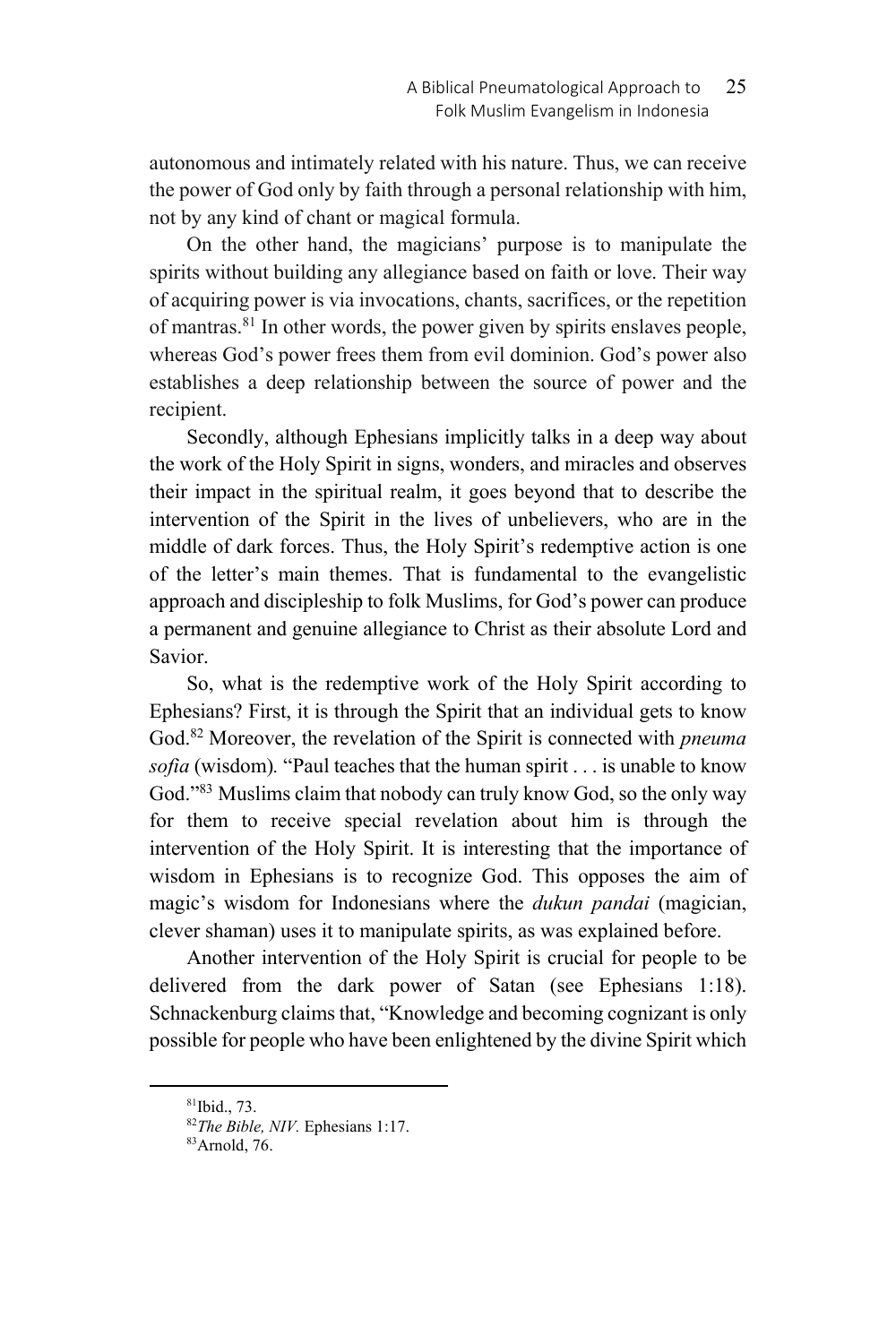enables them to see with the 'eyes of the heart'."84 This statement, I think, relates strongly to Paul himself because it is deeply connected with the calling that God had given him— "I am sending you to them, to open their eyes and turn them from darkness to light, and from the power of Satan to God."85

Arnold asserts that the ancient Ephesians believed in an illumination with some rite of initiation that came from intervention of the gods. However, says Arnold, "The author of Ephesians stresses the enlightenment of the innermost being of man brought about by the Spirit of God and directed toward the true knowledge of God."86 Drawing a parallel between the calling of the apostle Paul with today's missionaries who are called to serve among folk Muslims, we see, and must understand, and depend on the premise that the essential work of the Spirit makes the spiritually blind able to see Christ.

Still a further function of the Holy Spirit is as the promised seal of believers' salvation.<sup>87</sup> Fee affirms that the Spirit assures believers of the fulfillment of salvation's promise and separates them as God's possession. "The Holy Spirit . . . has been received by the Gentiles as the seal that they too are God's possession as the new eschatological age unfolds."88 I consider that, for folk Muslims, this function of the Spirit is crucial, since the physical orphanhood of Muhammad was passed on to Muslims as spiritual orphanhood. They do not have a sense of belonging to God, thus to them it looks impossible to have an assurance of salvation.

Zwemer talks about the absence of the "fatherhood of God" in Islamic theology thusly—"In Islam there is not fatherhood of God and not purpose of redemption to soften the doctrine of the decrees."89 That is one reason Muslims, to meet their felt need, search for solutions in

 <sup>84</sup>Rudolf Schnackenburg, *Ephesians: A Commentary,* (Edinburgh, Scotland: T&T Clark, 1991), 75.<br><sup>85</sup>*The Bible, NVI.* Acts 26:17b-18a.<br><sup>86</sup>Arnold, 77.

<sup>&</sup>lt;sup>87</sup>*The Bible, NVI.* Ephesians 1:13.<br><sup>88</sup>Gordon Fee, *God's Empowering Presence: The Holy Spirit in the Letters of Paul,* (Peabody, MA: Hendrikson Publishers, Inc., 1994), 671.<br><sup>89</sup>Samuel Zwemer, *The Moslem Doctrine of God*, (New York, NY: American Track

Society, 1905), 100.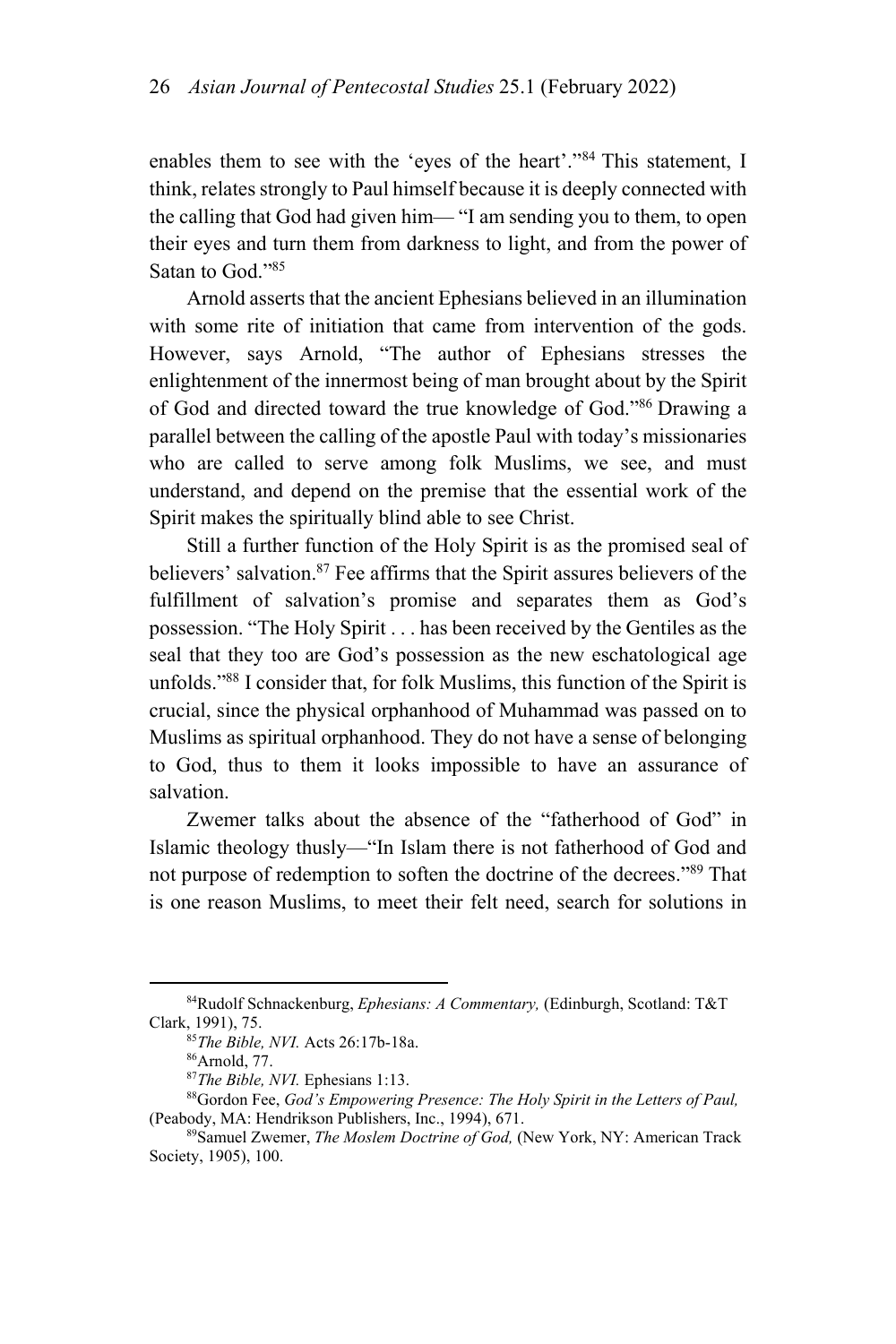magical sources. To them, God is somewhere far away, and to establish a close relationship with him as a father is not possible.

Furthermore, Schnackenburg affirms that believers may have a close relationship with God as a result of the function of the "divine Pneuma."90 While ministering among Muslims, I have observed that the idea of nearness to God is inconceivable for them. It is well known that Islamic groups like the Sufis, who seek how to be close to God, are rejected by orthodox Muslims. As Nazir-Ali (cited by Chapman) says, "Islam not only believes in the hiddenness of God, but, more seriously, in the impossibility of ever knowing Him."91

 The Spirit of God acts as the constructor of the Church as the temple of God, bringing in unity (see Ephesians 2:21-22). As Fee says, "God by *his Spirit* abides among them . . . by the indwelling of the Spirit, both in the individual and in the community."  $92$  So, one of the barriers to reaching Muslims is their strong sense of community. The *Umma* (world Muslim community) gives them a sense of belonging; and many Muslims who have become believers in Christ face the consequence of excommunication from the *Umma*. Thus, the work of the Holy Spirit in making new Muslim-background believers a part of the temple and body of God, in the sense of divine unity, is crucial to helping them be loyal to Jesus.

Schnackenburg highlights the intention of Paul's prayer in Ephesians 3:16-17 thusly: "(It) is not a transference of strength in a material way. It means rather that Christ takes hold of us through his Spirit and leads us to true freedom and greater glory."93 Arnold adds that this prayer seeks for the growth of the knowledge of "the power and love of Jesus" as being essential to achieve the fullness of God.<sup>94</sup> He further emphasizes that, in verse 16, Paul applied the same literary structure of the magical formula the sorcerers used for getting power to establish the fact that God doesn't use his power for himself, but rather "His riches in glory" are for the enjoyment of believers.<sup>95</sup> Here is Arnold's conclusion

 <sup>90</sup>Schnackenburg, 119.

<sup>91</sup>Colin Chapman, "Rethinking the Gospel for Muslims" in *Muslim and Christian on the Emmaus Road*. Edited by Dudley Woodberry (Monrovia, CA: MARC, 1989), 119. <sup>92</sup>Fee, 689.

<sup>93</sup>Schnackenburg, 149.

<sup>94</sup>Arnold, 86.

<sup>95</sup>Ibid, 95.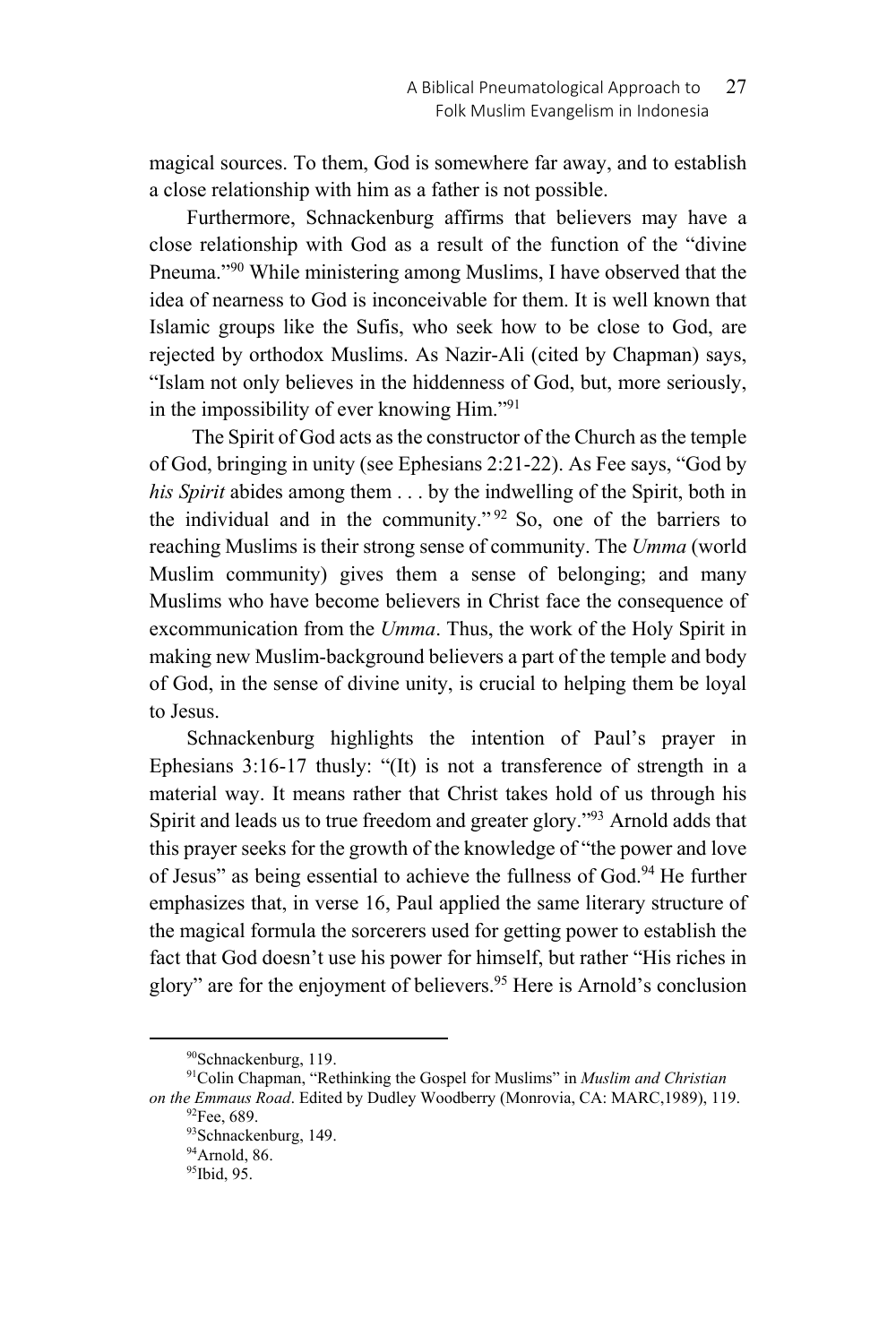about the gap between the purpose of magic power and the purpose of God's power:

This perspective in power and love stands in stark contrast to the attitude of the pagan world. In magic, many of the recipes and spells were used for the purpose of gaining advantage over people—winning a chariot race, attracting a lover, winning at dice, etc. God's power enables the believer *to love* after the pattern of Christ. The seemingly impossible demands of this kind of love require divine enablement in order for them to be fulfilled. Scholem<sup>96</sup> has rightly observed that the language of the theurgist is "dominated by the attributes of power and sublimity, not love and tenderness. Christ however, roots and establishes the believer in his own love and strengthens the believer to follow the pattern of that love."97

This statement is crucial in folk Muslim evangelism because it describes their using magic power for egotistic purposes at whatever cost, even causing damage to other people. David Johnson notes, "Witchdoctors know that their power needs to be renewed through periodical rites and rituals. Breaking the taboo means a loss of the power and the spirit's revenge against the practitioners." 98 That is further evidence of the final cost of the manipulation of evil spirits to get personal benefits and starkly contrasts with the power of God, which is connected indelibly with his love to those who seek him by faith. Therefore, the only way Muslims are able to be embraced by God's love in Jesus is through the redemptive work of the Holy Spirit.

Another work of the Spirit is to clarify the mystery of Christ (see Ephesians 3:4-5,7) regarding the unification of believers to make them "heirs of salvation."<sup>99</sup> This is a very important aspect as well, since Muslims consider Christianity to be a foreign religion; so, through the

 <sup>96</sup>Gershom Scholem, *Mayor Trends in Jewish Mysticism,* (London, UK: Thames and Hudson, 1955), 56.<br><sup>97</sup>Arnold, 100.

<sup>98</sup>David Johnson, "Animism and Missions" Lecture, Asia Pacific Theological Seminary, Baguio, Philippines, May 17, 2017.<br><sup>99</sup>Schnackenburg, 132.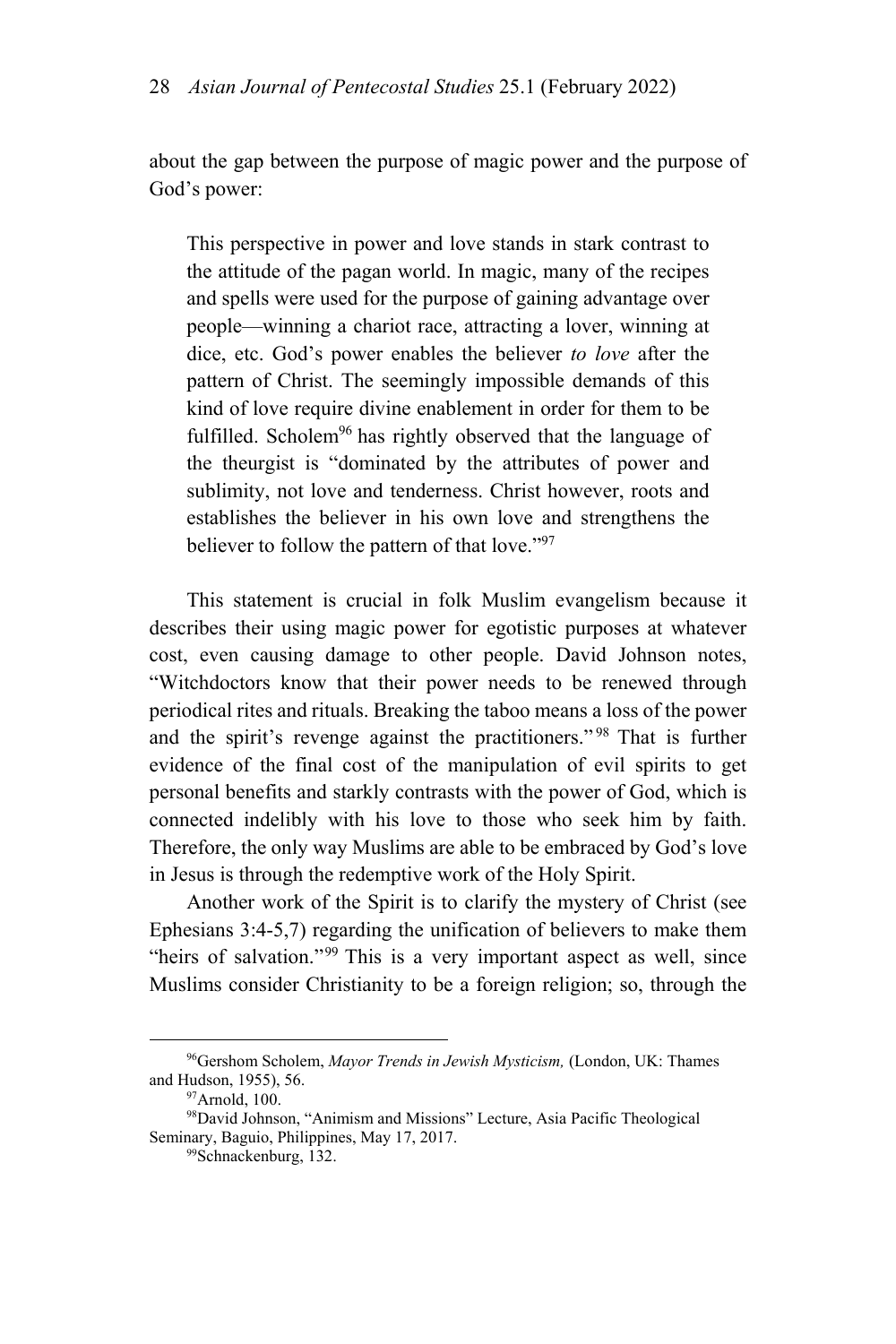work of the Spirit they may have the sense of belonging, of being part of the body of Christ.

The direction of Ephesians changes in chapter 4, when it talks about the transformation of humans that happens after the indwelling of Christ by the Holy Spirit, who strengthens the believer to "be filled into the total fullness of God" (Ephesians  $3:19$ ).<sup>100</sup> In Arnold's words, the redemptive work of the Spirit is helping believers grow and be empowered in order to "live according to Christian ethics."<sup>101</sup> This aspect of the Spirit's work helps folk people to live the result of being transferred from darkness to God's Kingdom, to be able "to walk in unity, to walk in holiness, to walk in love, to walk in light and to walk in wisdom."<sup>102</sup> This divine intervention of the Spirit in discipleship transformation is fundamental in the evangelism approach and discipleship for folk Muslims to help them develop a permanent allegiance to Jesus as their Lord and Savior.

The final function of the Holy Spirit, described in Ephesians 6:17, is to empower believers to "not only withstand the enemy's fiery missiles, but they must take the offensive as well."103 Arnold describes the aim of the spiritual battle in terms of an offensive aspect and a defensive aspect. The first, is evil opposition to the advancement of the Gospel. Therefore, the most violent attack against spiritual strongholds is against those who bring the Gospel to those who have never heard about Jesus. The author of Ephesians emphasizes that we use the "sword of the Spirit, which is the word of God," not just as protection, but as an empowered weapon to attack and defeat all hindrances from the enemy.<sup>104</sup>

This aspect of the work of the Holy Spirit is crucial for missions among Muslims, since (as explained earlier) there is an anti-Christian spirit behind Islam that openly affronts the lordship of Jesus. Thus, it is vital for missionaries working among folk Muslims to first realize the spiritual strongholds and evil hindrances that will oppose the advancement of God's kingdom and, then, to stand firm using what God

<sup>&</sup>lt;sup>100</sup>Ibid., 52.<br><sup>101</sup>Arnold, 112.<br><sup>102</sup>Hoehner Harold W. *Ephesians: An Exegetical Commentary* (Grand Rapids, MI: Baker Academic, 2004), vii.<br><sup>103</sup>Fee, 728.<br><sup>104</sup>Arnold, 121.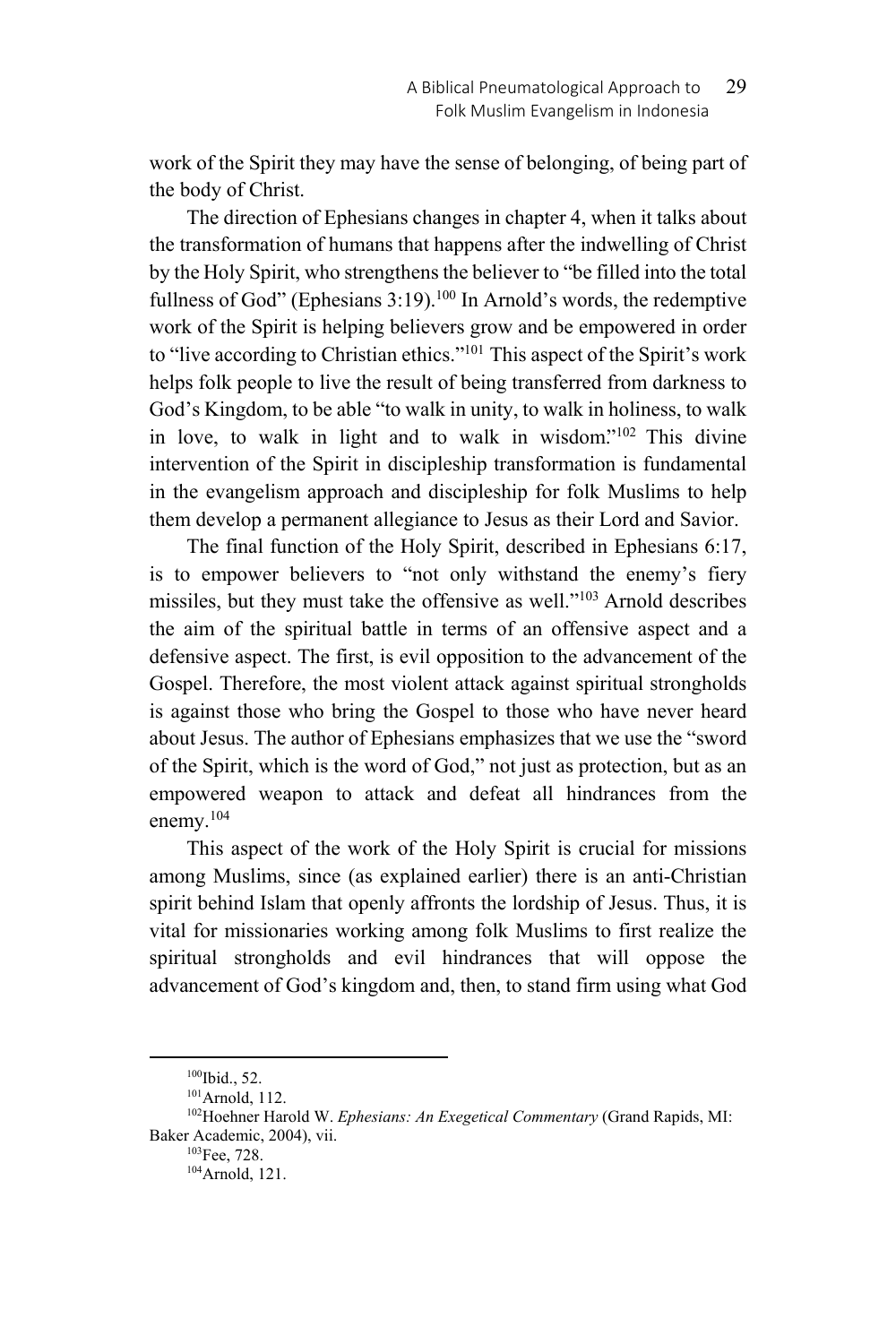gives to them to be equipped and empowered, holding the victory of Jesus that has already defeated the kingdom of darkness.

The final, but most important, consideration is to "pray in the Spirit on all occasions" (Ephesians 6:18). Gordon Fee emphasizes the work of the Holy Spirit, which empowers believers to pray, since prayer is the supreme and decisive task in spiritual warfare. He argues that there are two kinds of prayer—these being prayer with the mind, which takes place in community, and prayer in and by the Spirit, which is related to comprehension of who God is. That kind of prayer speaks from our spirit to the Holy Spirit, worshiping and groaning in intercession to him. Moreover, that kind is essential for Gospel proclamation.<sup>105</sup>

The role of prayer in missions among folk Muslims is decisive to break down the spiritual strongholds that captivate them. On the other hand, by the action of the Holy Spirit, folk Muslims will experience the difference of having a prayer in/by the Spirit rather than the memorized chants and vain repetition of *dhikr* (Allah's names) that they practice.

# **Discipleship Implications of Deliverance, Healings, and Baptism in the Holy Spirit**

What misunderstandings could cross the mind of folk Muslims when they hear about healing, baptism, and deliverance by the Holy Spirit? For folk religions, invocations, manipulation, and possession of spirits are the common practices to meet their felt needs. David Johnson notes that folk people can be confused regarding the Spirit's supernatural work, thinking that the baptism of the Holy Spirit is a spiritual possession.106

Furthermore, he notes the purposes of spirit possession among folk Catholics in the Philippines that involve animistic practices. The features of folk Muslims are very similar to those of folk Catholics, so the conclusions found in a Pentecostal approach to an animistic context could be applied to folk Muslim people as well. Johnson cites, "In Philippine animistic practices, the first purpose of spirit possession is to

<sup>&</sup>lt;sup>105</sup>Fee, 731.<br><sup>106</sup>David Johnson, "Baptism in the Holy Spirit vs. Spirit Possession in the Lowland Philippines: Some Considerations for Discipleship" in *Theology of the Spirit in Doctrine and Demonstration.* Edited by Teresa Chai. (Baguio, Philippines: APTS Press, 2014), 205.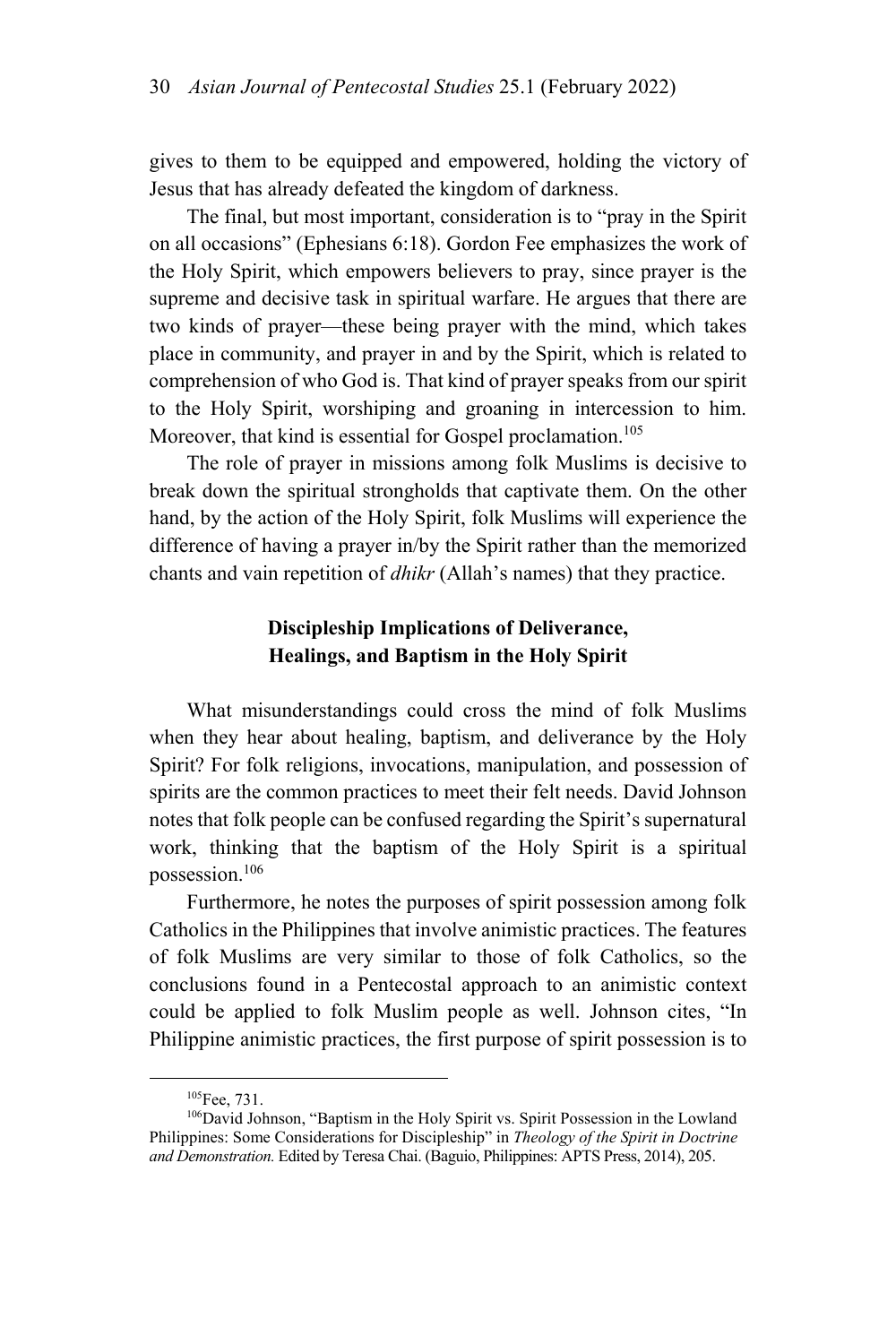bring healing; the second is for the purpose of transchanneling messages from the spirit world and is often associated with divination. A third instance of spirit possession is also common—when people become spirit possessed without intending to do so."<sup>107</sup>

For an evangelistic approach and discipleship for folk Muslims, what is necessary to avoid fear or false assumptions that might end in syncretism? Johnson has contributed significantly to discipleship's considerations regarding the supra-natural intervention of the Holy Spirit among animistic-background believers in order to avoid misconceptions and syncretism. He argues, "In order for the gospel to really take root . . . it must bring radical transformation. Since worldview drives culture, change must take place at the worldview level."<sup>108</sup> Thus, it is not enough to replace practices, values, or traditions; instead, what is necessary is a deeper level of transformation so that new beliefs and behaviors will be adopted.

To achieve that, Johnson emphasizes the importance of a message given in the power of the Holy Spirit in order to be heard. However, he states that, "A signs and wonder ministry without proper teaching will only lead to heresy or syncretism."<sup>109</sup> Aigbe maintains the same idea of "proclaiming and demonstrating the presence and power of the Holy Spirit who satisfies this inner hunger and provides power for living."<sup>110</sup> He recommends always having in mind the felt needs of the recipients.

Malek adds a second element that's necessary for a power encounter—the supra-natural manifestation of the Holy Spirit through signs and wonders. "In Muslim evangelism the church faces spiritual warfare of a magnitude unknown in encountering forces of evil in heavenly realms and the powers of this dark world. Nothing less than the

 $107$ Ibid., 210.<br> $108$ David M. Johnson, "An Analysis of the Worldview and Religious Beliefs of the Waray People of the Philippines and the Factors Leading to the Growth of the Assemblies of God in the Region with Implications for the Development of a Contextual Theology for the Waray" (D.Miss dissertation). Asia Graduate School of Theology, Philippines, February 2004, 217.<br><sup>109</sup>David M. Johnson, "A Study of the Animistic Practices of the Waray People of

the Leyte/Samar Region of the Philippines" (Thesis). Asia Pacific Theological Seminary, 2000, 92. 110Sunday Aigbe "Pentecostal Mission and Tribal People Groups" in *Called and* 

*Empowered: Global Mission in Pentecostal Perspective.* Edited by Murray A. Dempster, Byron Klaus, and Douglas Petersen. (Peabody, MA: Hendrickson Publishers), 173.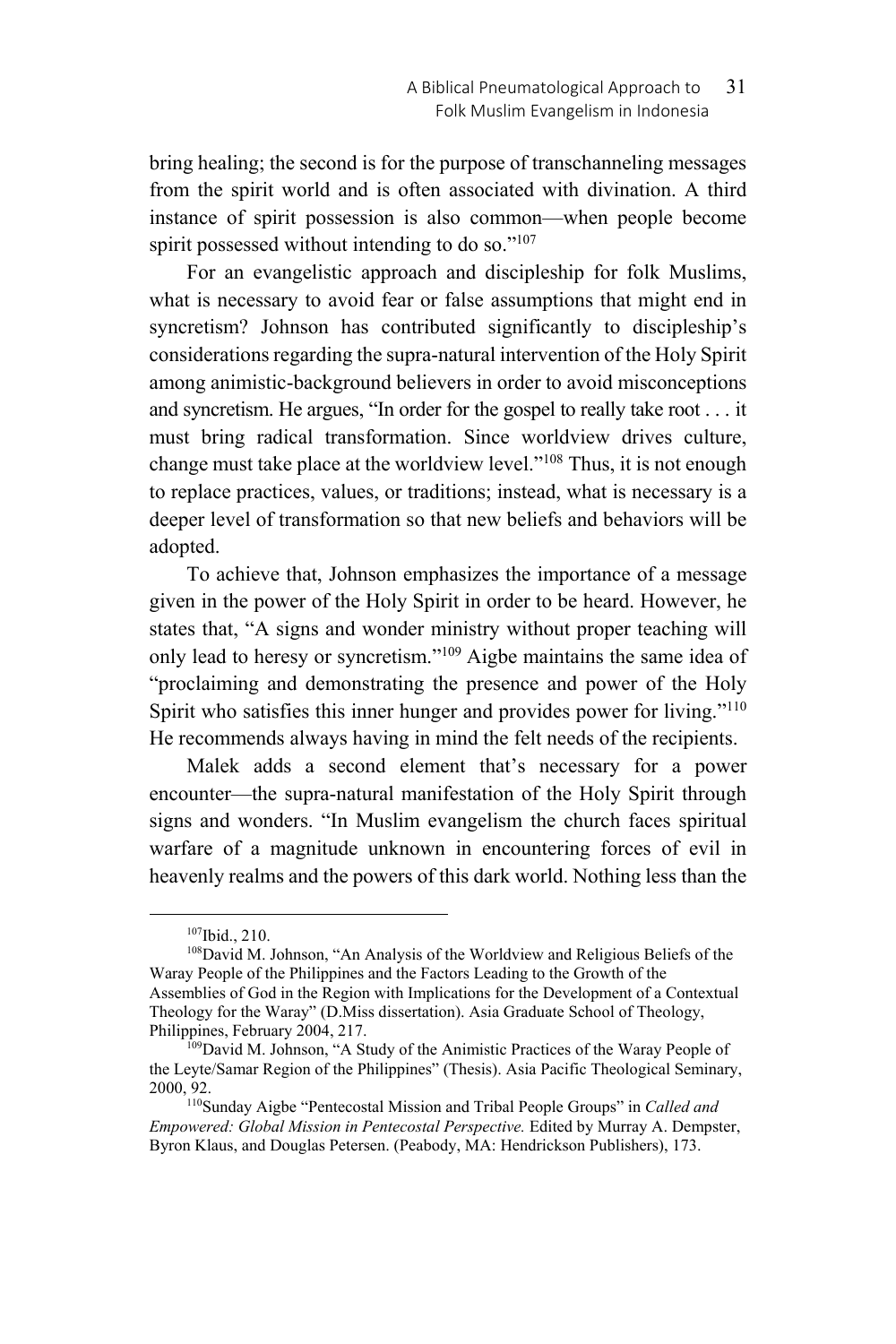power of the Holy Spirit and the word of the Gospel will be able to defeat these forces."111

Looking at the background of the church in Ephesus, the spiritual challenges that the apostle Paul and the early Church faced in proclaiming the Gospel among the folk Ephesians were the same, or even greater, than what missionaries working among folk Muslims face today. Probably part of the challenges in the discipleship process of the Ephesians was that the new folk-background believers could diminish the nature of the Spirit to a common spirit and confuse the baptism in the Holy Spirit with their previous magical practices. However, what I observe is that the Scriptures—specifically in Acts 19—register the sequence of how Paul dealt with that.

First, Acts 19 records that, as soon as he arrived in Ephesus and met the first believers, Paul explained to them the importance of making a commitment of loyalty to Jesus via the public evidence of water baptism (verses 4-5). This shows the importance of guiding folk Muslims into a radical and public confession of faithfulness to the Lordship of Jesus that will have an impact on the spiritual realm.

Second, regarding establishment of the Ephesian church, the Bible shows that, after their public evidence of loyalty, Paul prayed for them to be baptized in the Holy Spirit, "and they spoke in tongues and prophesied" (verse 6). Third, it remarks about the role of power encounter in evangelism—"God did extraordinary miracles through Paul" (verse 11). Basically, the encounter was manifested in divine healings and deliverances (verse 12). Fourth, the Bible then explains how the manifestation of the Spirit's power generated a false impression among some exorcism practitioners. They wanted to use Paul's words as a mantra or magic formula; however, the outcome result was just the opposite (verse 16). And fifth, the evidence of real allegiance to Jesus was that the magicians brought their books of sorcery and burned them publicly, being willing to suffer a great loss of money (verse 19). That is truly an evidence of life transformation!

 <sup>111</sup>Sobhi Malek "Islam Encountering Gospel Power" in *Called and Empowered: Global Mission in Pentecostal Perspective.* Edited by Murray A. Dempster, Byron Klaus and Douglas Petersen. (Peabody, MA: Hendrickson Publishers), 1991.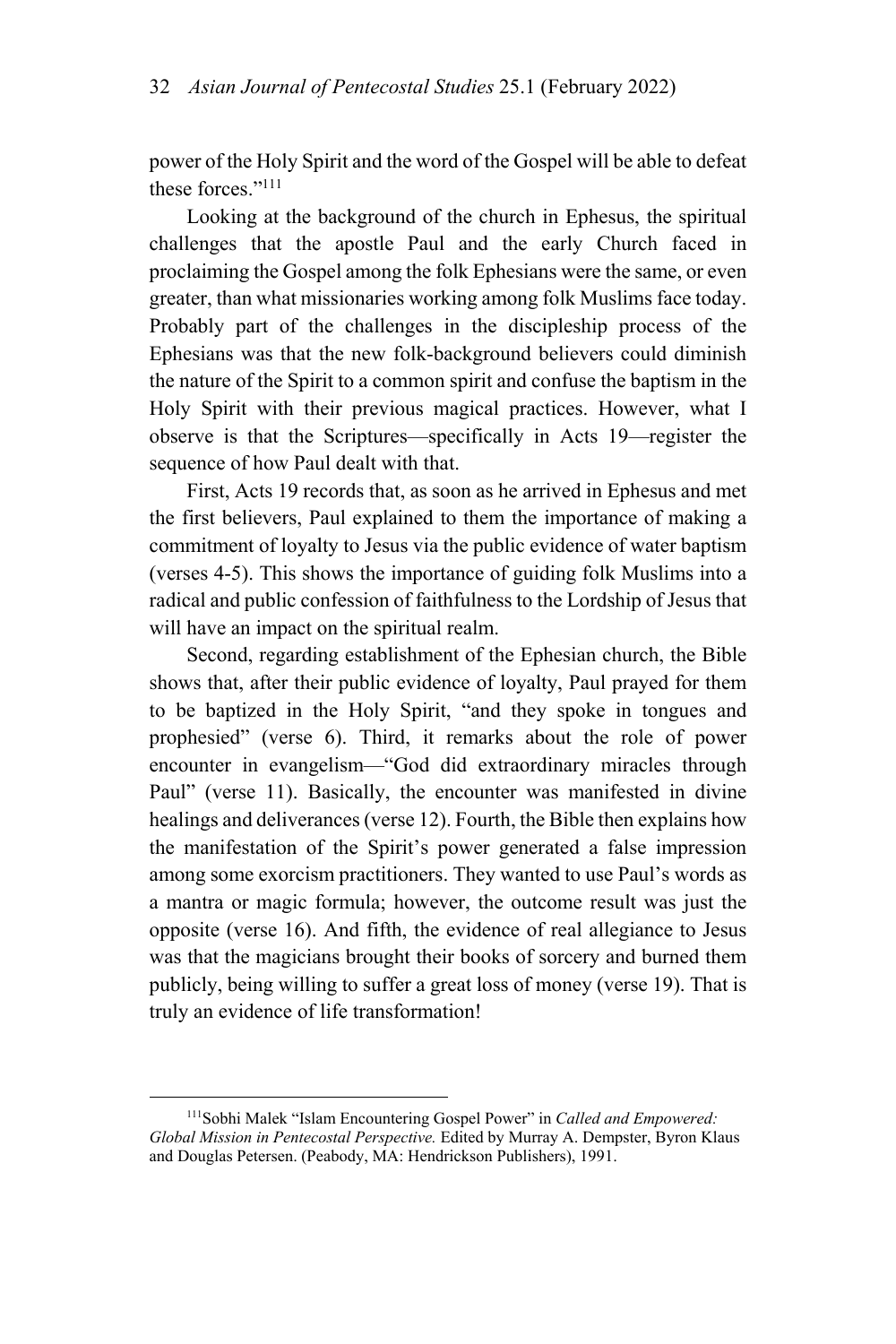This Biblical example establishes a model for planting churches among folk Muslims as well. David Johnson observes that, "Most Filipinos easily understand the connection between spirit possession and spirit power. What is not always obvious for them, mainly because they seldom question it, is the source of that power."<sup>112</sup> So, he suggests,

The first power encounter they need, however, may be deliverance from the evil spirits . . . regarding the supremacy of Christ over demonic power and this victory needs to be proclaimed both through study of the Word and through demonstration. People that have been involved in animistic practices, especially is they have experienced actual demon possession, need to be set free.<sup>113</sup>

After thirty-two years of ministry among folk Muslims using power encounter as the primary approach, Vivienne Stacy states that, for spiritual deliverance, it is necessary to lead them to renounce their practices and bring their amulets and sorceries to be destroyed. She recommends that "deliverance should be a shared ministry with a team," also pointing out the importance of a diagnosis or identification of the symptoms' nature. When dealing with demonic possession, after prayer to receive freedom, systematic teaching of the Word of God must be integrated into the spiritual healing process.114 Durie agrees with that view and further warns about the spiritual consequences of avoiding renouncing Islam,

When someone leaves Islam, they should specifically reject and renounce the example of Muhammad, together with all curses implied by the *shahada.* This means rejecting the belief that the Quran is the Word of God. If the status of Muhammad as a Messenger is not explicitly renounced, then the curses and threats of the Quran, and Muhammad's opposition to the death

 <sup>112</sup>Johnson, "Baptism in the Holy Spirit vs. Spirit Possession in the Lowland Philippines: Some Considerations for Discipleship," 218.<br><sup>113</sup>Ibid., 222.<br><sup>114</sup>Vivienne Stacey, "The Practice of Exorcism and Healing" in *Muslim and* 

*Christian on the Emmaus Road.* Edited by Dudley Woodberry (Monrovia, CA: MARC,1989), 297.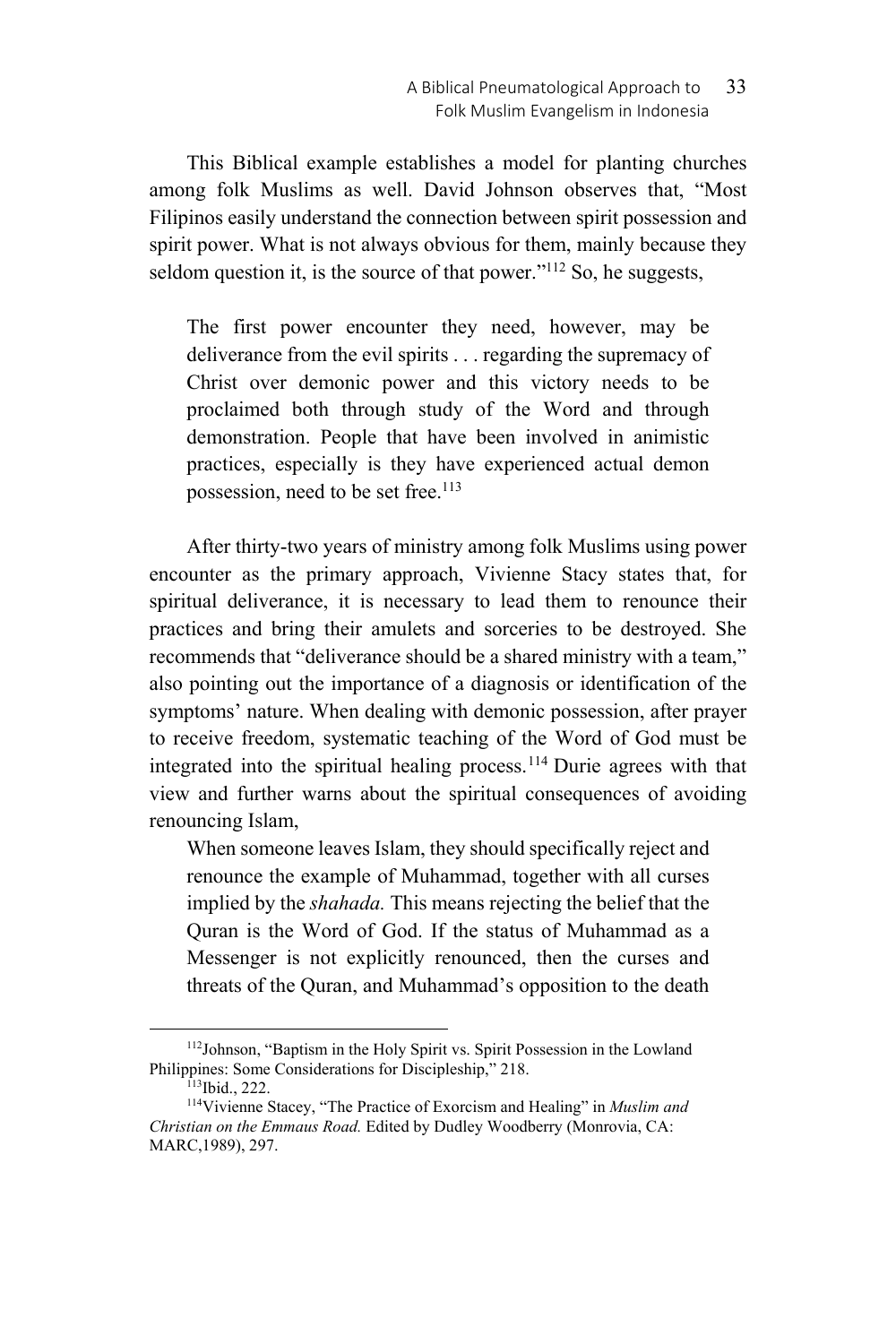of Christ and the Lordship of Christ can be a cause of spiritual instability, causing someone to be easily intimidated and breed vulnerability and a lack of confidence as a follower of Jesus.<sup>115</sup>

David Johnson speaks to the importance of the baptism in the Holy Spirit for life transformation and that it "enables believers to be witnesses of God."116 He adds that a spiritual manifestation should be observed and compared to the biblical pattern in order to discern if it's from the Spirit or not. The author notes that, according to the Bible, in the Spirit's work "the believers never lost consciousness,"<sup>117</sup> the experience of the Spirit might be communal, the believers "remained in control of their physical faculties," 118 and the manifestation of *glossolalia* (or speaking in tongues) is a power that comes from God. The aim of the baptism of the Holy Spirit and that of spirit possession are utterly opposed. The purpose of the Spirit's baptism is "to empower the believer to do the work of God . . . and to be his witness."119 In addition, it "leads the believer into allegiance to Christ and no other $120$ 

## **Biblical Pneumatological Considerations in Folk Muslim Evangelism**

What is the best way to present a Biblical pneumatology to folk Muslims, not just as a first power encounter but beyond that to introduce the Holy Spirit who leads them into salvation in Jesus? Chapman, in his article "Rethinking the Gospel for Muslims," claims it is fundamental to convey the Word of God in understandable terminology according to their cultural context. He took the example of Paul with the Athenians to suggest the necessity of observing the similarities in order to establish a common ground with Muslims.<sup>121</sup>

<sup>&</sup>lt;sup>115</sup>Mark Durie. *Liberty to the Captives: Freedom from Islam and Dhimmitudes Through the Cross* (Melbourne, Australia: Deror Books), 109.

<sup>&</sup>lt;sup>116</sup>Johnson, "Baptism in the Holy Spirit vs. Spirit Possession in the Lowland Philippines: Some Considerations for Discipleship", 222.<br>
<sup>117</sup>Ibid., 218.<br>
<sup>118</sup>Ibid., 223.<br>
<sup>120</sup>Ibid., 226.<br>
<sup>121</sup>Chapman, 113.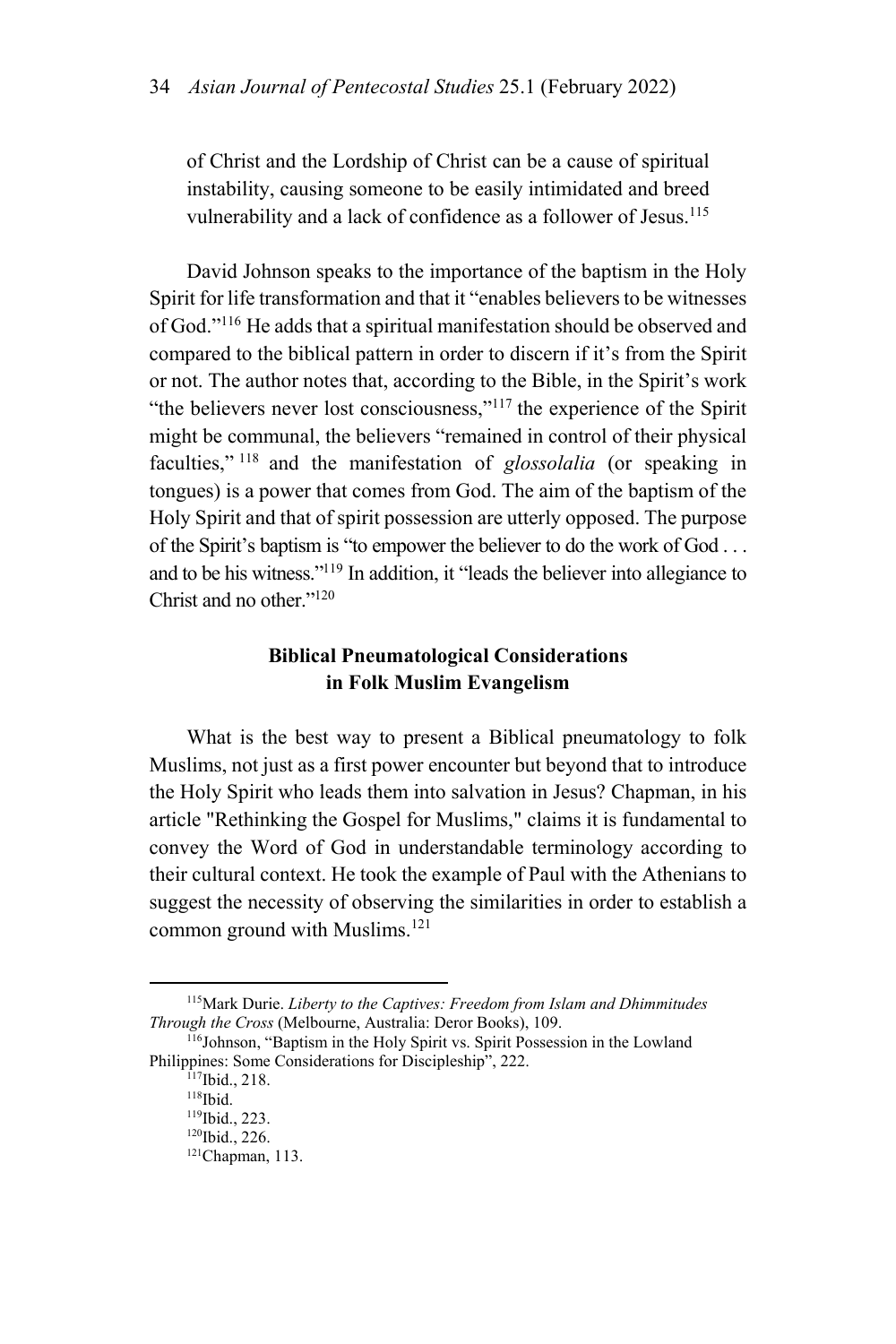However, the greater enigma is how to get the attention of a Muslim to talk about "the Truth," since every time the name of Jesus arises, most Muslims will deny his divine nature. So how, then, can witnesses of Christ build conversations that lead them to Jesus without that initial rejection? Steinhaus proposes a way to avoid it, saying, "If we are relying on the Holy Spirit in each stage of our evangelism, can't we trust him to point those that are interested in him eventually to the Son as well?"<sup>122</sup>

Making a deep analysis of the relationship between Jesus and the Holy Spirit in the Bible, Thiseldon reminds that the Holy Spirit is called "the Spirit of Jesus" in Acts 16:7 and, "the Spirit of Christ" in Romans 8:9, that Peter makes the same statement in 1 Peter 1:11, and that Paul speaks of "the Spirit of Jesus Christ" in Philippians 1:19. From this, Thiseldon defends the argument of the unity between Jesus and the Holy Spirit manifested in the figure of the Paraclete thusly: "The Paraclete is virtually Christ's second self . . . the Paraclete will glorify Christ, God will send him through Christ, to witness to the deeds and teachings of Christ. Swete comments, "the Spirit in his working was found to be in effect the equivalent of Jesus Christ."123

Thiseldon based his argument on 1 Corinthians 12:3, which reads, "No one can say Jesus is the Lord except by the Holy Spirit."<sup>124</sup> He also cites several theologians, such as Ambrose of Milan, Augustine, John Ziziolas, the Reformers, and Welker, who defended the idea that "In the person of Christ . . . the Holy Spirit is both universalized and made concrete."125 However, even considering the intimate and indivisible soteriological relationship between Jesus and Holy Spirit, I must disagree with Thiseldon regarding the interchange of their roles, since it can be considered as replacement. From the beginning of a pneumatological approach, there must be an intentional final purpose, which is to guide a folk Muslim to Christ.

Related to this concept, Steinhaus states that, in his experience using pneumatological teachings, he found that Muslims do not raise conversational barriers, but rather are open to talk about spiritual

<sup>&</sup>lt;sup>122</sup>Steinhaus, 28.<br><sup>123</sup>Anthony C. Thiseldon, *A Shorter Guide to the Holy Spirit: Bible, Doctrine, Experience* (Grand Rapids, MN: William B. Eerdmans Publishing Co., 2016), 96.<br><sup>124</sup>The Bible, NVI, 1 Cor 12:3.<br><sup>125</sup>Thiseldon, 98.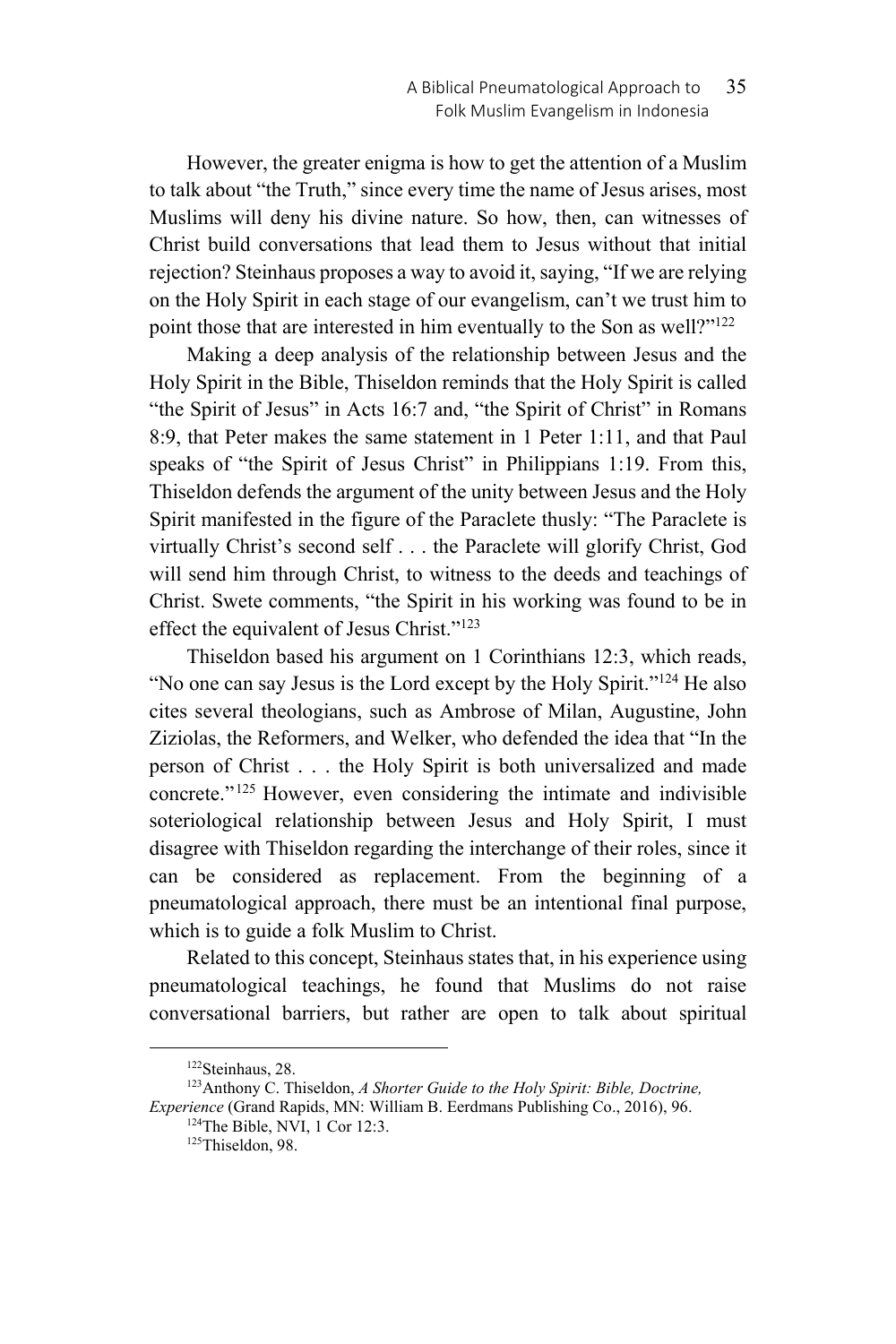aspects.126 As a result, he proposes the following evangelistic method: "By emphasizing the need to receive the Spirit rather than Jesus, and by not debating our respective religious inheritance, this method undercuts many of the initial problems faced in evangelism presentation and paves the way to open-minded thinking." $127$ 

Steinhaus defends his view noting that the pneumatological teachings are Christ-centered as well, for it is through the Holy Spirit that Jesus indwells believers, and through the Spirit that the name of Jesus is glorified. However, I disagree with his concept of replacing acceptance of the lordship of Jesus by receiving the Holy Spirit, because the main focus of developing an allegiance to Jesus can be missed.

### **Conclusion**

Cross-cultural workers who attempt to reach folk Muslims in Indonesia have to be aware of these people's spiritual context, which is the result of syncretism between the Islamic faith, Hinduism or Buddhism, and animism. For them, daily life is influenced by spiritual beings that have to be appeased, or otherwise the spirits can injure them. Because of the absence of love and the fatherhood of God in Islamic theology, they look for spiritual sources to meet their felt needs—sources like ancestor veneration, spirit possession, and the role of magic practitioners in healings and exorcism. Thus, the main question is this could a missionary redress this perception in order to present the Holy Spirit as being that source as an effective evangelistic approach?

The results of this research show that a comprehension of folk Muslims' view about the Holy Spirit is relevant to introduce them to him and to prevent further misunderstandings about his supra-natural intervention. One especially important conclusion is that folk Muslims do not have a clear concept about who the Holy Spirit is and what he does. Instead, there is a wandering and confused interpretation of the Spirit. Some Muslims claim that the angel Gabriel (*Jibril*) and the Holy Spirit are one in the same, whereas, various Muslim writers make a distinction between the two but nevertheless ascribe to Gabriel the role of "agent of revelation." If there is this huge misunderstanding among

<sup>&</sup>lt;sup>126</sup>Steinhaus, 28.<br><sup>127</sup>Ibid., 24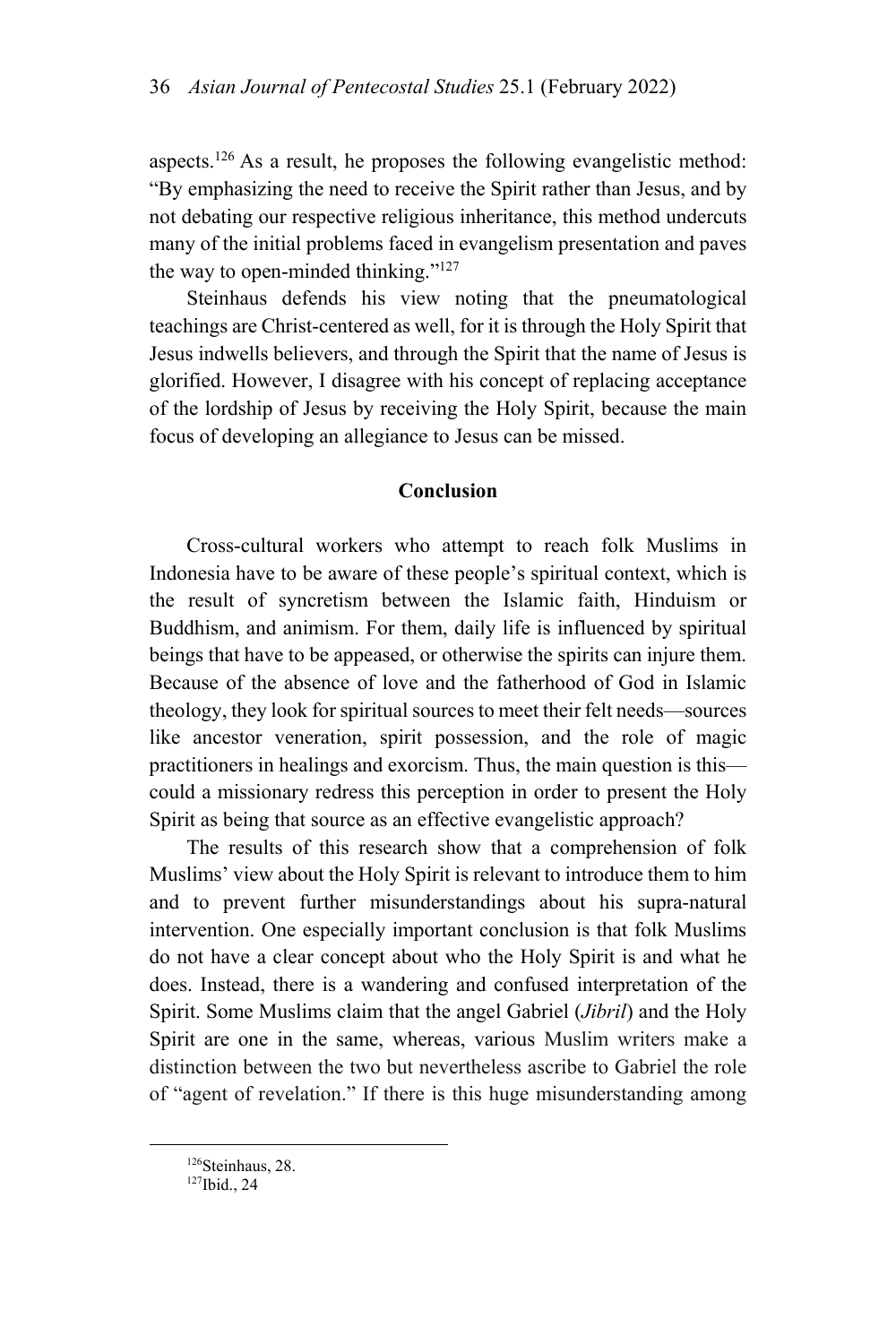Muslim scholars, we can assume that the discrepancy between folk Muslims is even greater. In some way, this incomprehension of the nature of the Holy Spirit could be used to introduce the Spirit of God and to lead them to the truth in Jesus.

Another question that was contemplated in this research is—What is the redemptive work of the Holy Spirit according to Paul's letter to the Ephesians? The spiritual background of the people of Ephesus shows many similarities with folk Muslims; for they too were moved by fear and practiced magic, invocations, amulets, and dependence on magic practitioners. In the book of Acts, the power encounter's manifestations are mentioned as a crucial part of establishment of the Ephesian Church. However, in Paul's letter, the soteriological functions of the Holy Spirit were explained as essential elements that led to a genuine submission to the lordship of Jesus. Thus, the redemptive work of the Spirit includes the following elements:

- To reveal Jesus.
- To release new believers from spiritual darkness.
- To separate as God's possession those who experience the fatherhood of God.
- To produce a sense of belonging.
- To provide the power needed to experience the fullness of God.
- To empower the new believer to take both a defensive and an offensive position against darkness through spiritual weapons, prayer, and the proclamation of the Word.

What misunderstandings could cross the mind of folk Muslims when they hear about the supra-natural works of the Holy Spirit (e.g., healings, baptism, deliverance)? Chances are they would have a wrong interpretation, attributing these works to other spiritual forces. For example, the baptism in the Holy Spirit could be interpreted as spiritual possession. Thus, the consistent teaching about the Spirit to develop Christian ethics and maturity, besides deliverance, power encounter, and the baptism, will produce a life transformation evidenced in an allegiance to Jesus.

The importance of deliverance for folk Muslim practitioners stems from the people's desire to gain freedom from any kind of spiritual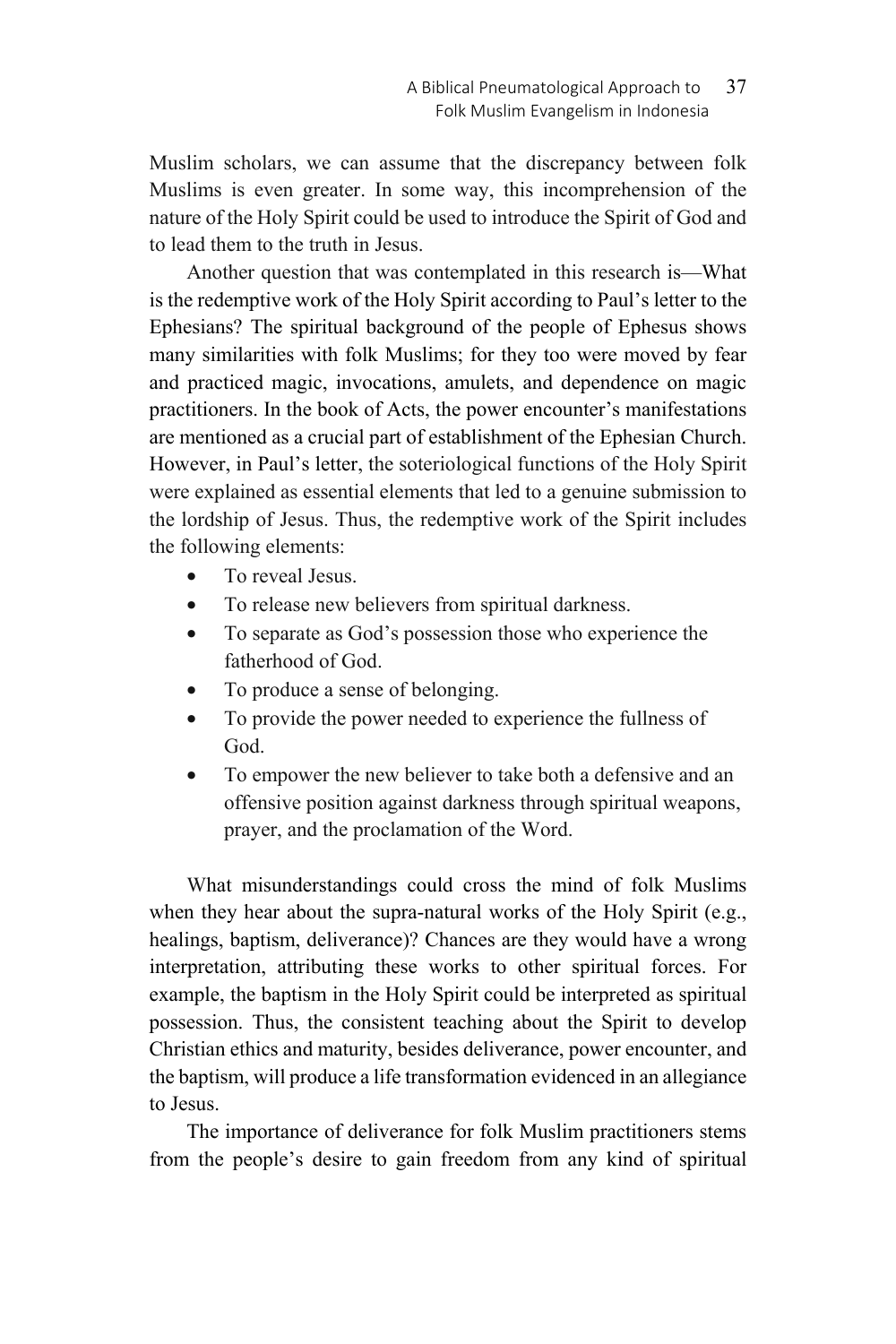bondage and curses as a result of the covenant to the Islamic faith confession; submission to the morally decadent example of Mohammad; and denial of the incarnation, crucifixion, resurrection and lordship of Christ. Furthermore, folk Muslims must renounce animistic practices, such as mantras, amulets, invocations, etc., in order to guarantee a permanent loyalty to Jesus. Additionally, the baptism in the Holy Spirit with the evidence of speaking in tongues is essential to empower new believers to testify. However, every supra-natural manifestation should be evaluated according to the Scriptures.

Paul's letter to the Ephesians sets a model to follow in evangelism and the discipleship process among folk Muslims, since it evidences the soteriological function of the Holy Spirit and the deep relationship between Jesus and the Spirit. Thus, the Pentecostal approach to folk Muslims should be considered the key intervention to guide unbelievers to Christ. Moreover, the concept of the Holy Spirit as the Comforter, who is close enough to us to respond to our deep needs, is a powerful function of the Spirit that folk Muslims need to experience in order to be rescued from their animism bondages.

 Lastly, I presented some biblical considerations of how an initial pneumatological approach can be useful to bring folk Muslims to Jesus, since the function of the *paracletos* is to guide to the absolute truth. Even the titles given to the Holy Spirit (e.g., Spirit of Christ, Spirit of Jesus) affirm the indissoluble divine nature of one triune God. However, proclamation of the divine nature of Jesus, his incarnation, death, and resurrection cannot be omitted or replaced, since these are essential to the Christian faith and salvation. For that reason, beyond a power encounter, a sustained biblical pneumatological approach to folk Muslims in Indonesia (where the Holy Spirit, who meets their felt needs, is the deliverer, and guides them to the Truth) will produce a long-term allegiance to Jesus as their Lord and Savior.

It is my prayer that this research can be useful and fruitful in planting churches among folk Muslims in Indonesia.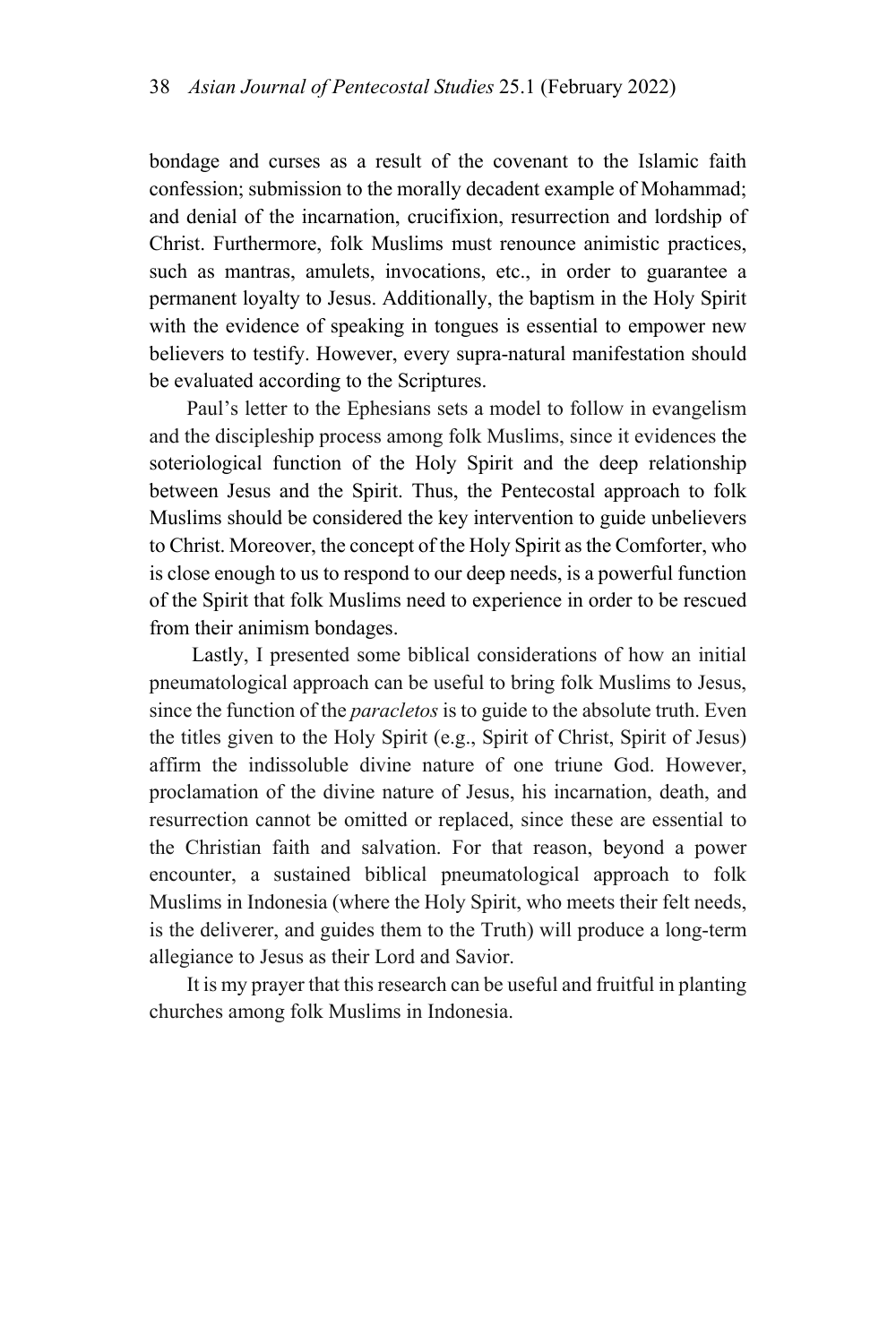## **Reference Cited**

- Aigbe Sunday. "Pentecostal Mission and Tribal People Groups" in *Called and Empowered: Global Mission in Pentecostal Perspective.* Edited *by* Murray A. Dempster, Byron Klaus and Douglas Petersen. Massachusetts: Hendrickson Publisher, 1991.
- Aris Ananta, Evi Nurbidaya, Arifin M. Sairi Hasbullah, Nur Budy Handayani and Agus Pramono. *Demography of Indonesia's Ethnicity* (Singapore: Institute of South Asian Studies, 2015), Table 4.36. https://books.google.co.id/books (accessed 16 March, 2019).
- Arnold, Clinton. *Power and Magic: The Concept of Power in Ephesians:* Grand Rapids, Michigan: Baker Books,1992.
- Badhrulhisham Adam and Mohd Khadija. *Konsep Roh Suci Menurut Islam dan Christian* (Concept of Holy Spirit according to Islam and Christianity). Afkar Vol. 20 Issue 1 (2018): 85-108. https://doi.org/10.22452/afkar.vol20no1.3 (accessed 17 February, 2020).
- Caleb, Chul-Soo Kim and John and Anna Travis. "Relevant Responses to Popular Muslim Piety" in *From Seed to Fruit: Global trends, Fruitful Practices, and Emerging Issues among Muslims.* Edited by J Dudley Woodberry: Pasadena, California, William Carey, 2011.
- Chapman, Colin. "Rethinking the Gospel for Muslims" in *Muslim and Christian on the Emmaus Road.* Edited by Dudley Woodberry: Monrovia, California, MARC, 1989.
- Durie, Mark. *Liberty to the captives: Freedom from Islam and Dhimmitudes Through the Cross*. USA, Deror Books. 2010.
- Esposito, John. *Islam in Asia: Religion, Politic & Society:* New York, Oxford University Press, 1987.
- Fee, Gordon. *God's Empowering Presence: The Holy Spirit in the Letters of Paul:* USA, Hendrikson Publishers, Inc, 1994.
- Geertz, Clifford. *Islam Observed: Religious Development in Morocco and Indonesia*, Chicago, The University of Chicago Press, 1973.
- Gibson, Thomas. *Islam and the Spirit Cults in New Order in Indonesia: Global Flows vs. Local Knowledge.* Indonesia 69, April, 2000. https://www.academia.edu/search (accessed April 29, 2020).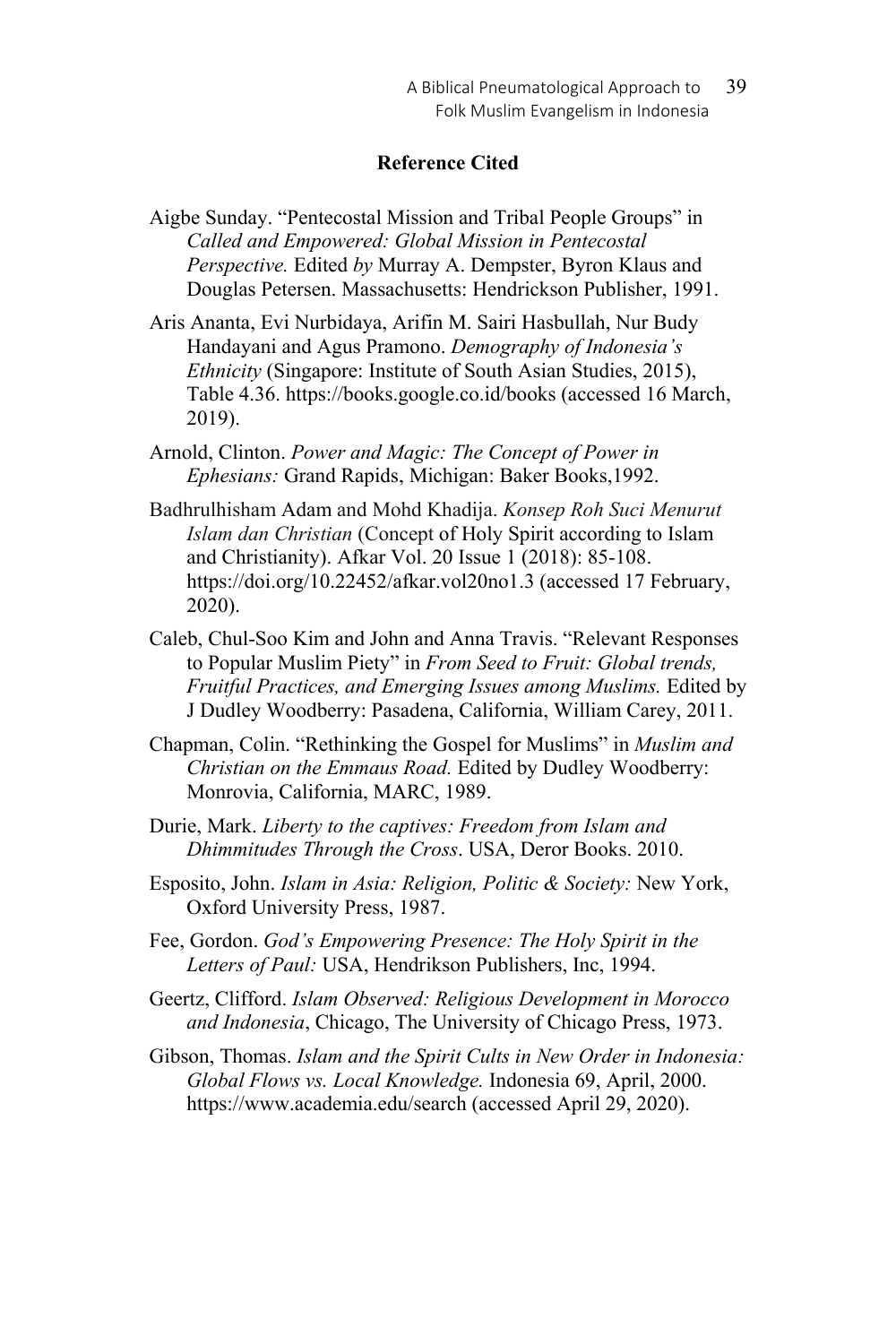- Gilchrist, John. Muhammad the prophet of Islam, Mondeor, South Africa: Muslim Evangelism Resource Center of Southern Africa, 1994.
- Haris, Achmad M. *Indonesian Religious Evolution: Applying Bellah's Theory in Indonesian Context.* Journal Sosiologi Islam, Vol. 3, No. 2, October 2013 ISSN: 2089-0192 (accessed February 10, 2020).
- Hermansya. *Islam and Local Culture in Indonesia*. Al Albab- Borneo Journal of Religious Studies (BJRS). Volume 3 Number 1 June 2014. https://www.researchgate.net/publication/315908217. 55-66 (accessed February 8, 2020).
- Hoehner, Harold W. *Ephesians: An Exegetical Commentary:* Grand Rapids, Michigan, Baker Academic, 2004.
- Johnson, Daniel. "Reincarnation in an Islamic Society: Buton Indonesia." Melanesian Journal of Theology 20-1 (2004). https://www.cltc.ac.pg/wp-content/uploads/2016/12/ MJT-20-1.pdf (accessed 8 February 2020).

\_\_\_\_\_\_. "Butones Culture and the Gospel: A Case Study". Melanesian Journal of Theology 19-2 (2003). https://biblicalstudies.org.uk/pdf/ mjt/19-2\_097.pdf (accessed 8 February, 2019).

Johnson, David. "*Animism and Missions*" Lecture, Asian Pacific Theological Seminary, Baguio Philippines, May 17, 2017.

\_\_\_\_\_\_. "Baptism in the Holy Spirit vs Spirit Possession in the Lowland Philippines: Some Considerations for Discipleship" in *Theology of the Spirit in Doctrine and Demonstration.* Edited *by* Teresa Chai. Baguio, Philippines, APTS Press, 2014.

\_\_\_\_\_\_. *An Analysis of the Worldview and Religious Beliefs of the Waray People of the Philippines and the Factors Leading to the Growth of the Assemblies of God in the Region with Implications for the Development of a Contextual Theology for the Wara*y, D.Miss dissertation. Asia Graduate School of Theology Philippines, February 2004.

\_\_\_\_\_\_. *A Study of the Animistic Practices of the Waray People of the Leyte/Samar Region of the Philippines.* Thesis Asia Pacific Theological Seminary, 2000.

Jorgesen, Jonas A. *"Word of God" and "Spirit of God" in Christian Islamic Christologies: A Starting Point for Interreligious Dialogue.* Islam and Christian Relationships, Routledge Vol. 20, No 4, 389-407, October 2009. Department of Systematic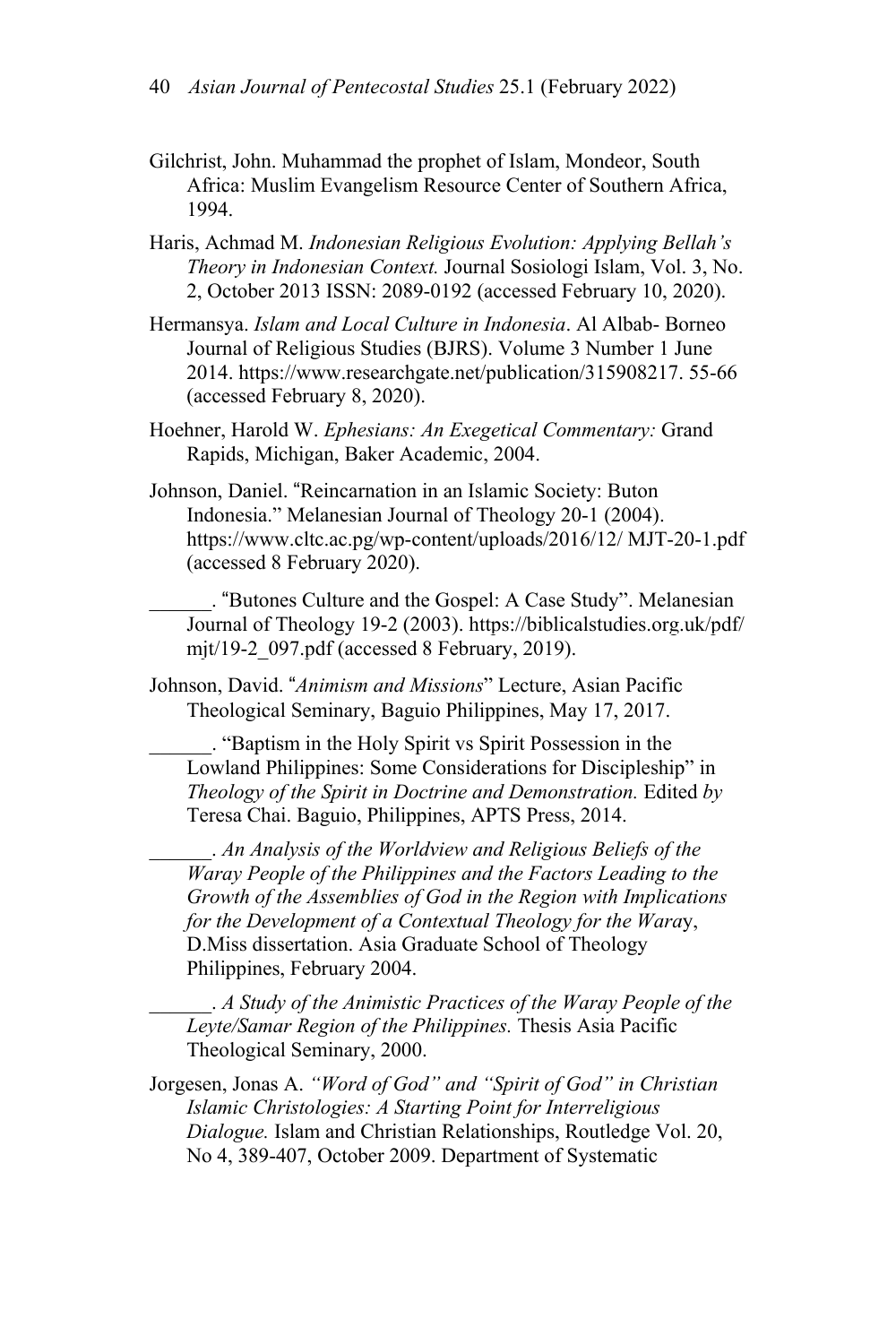Theology, University Copenhagen, Denmark (accessed March 19, 2020).

Love, Rick. *Muslims, Magic and the Kingdom of God:* Pasadena, California, William Carey Library, 2000.

\_\_\_\_\_. *Power Encounter Among Folk Muslims: An Essential Key of the Kingdom.* International Journal of Frontier Missions, Vol.13:4, Oct.-Dec. 1996.https://www.ijfm.org/PDFs\_IJFM/13\_4\_PDFs/05\_ Rick%20Love.pdf (accessed April 29, 2020).

Musk, Bill. *The Unseen Face of Islam:* Monrovia, CA, MARC, 1989.

- Najat, Khaliffa, and Hardie Tim. *Possession and Jinn.* Journal of the Royal Society of Medicine. 2005, Aug. (98), 8.
- Malek Sobhi, "Islam Encountering Gospel Power" in *Called and Empowered: Global Mission in Pentecostal Perspective.* Edited *by* Murray A. Dempster, Byron Klaus and Douglas Petersen: Massachusetts, Hendrickson Publishers, 1991.
- McCurry, Don. *Healing the Broken Family of Abraham: New Life for Muslim:* USA, Ministry to Muslims, 2011.
- Milani, Milad. "Representation of Jesus in Mysticism: Defining the 'Sufi Jesus,' *Literature & Aesthetics,* Vol. 21, Number 2, December 2011, 45.https://openjournals.library.sydney.edu.au (accessed December 2, 2020).
- Parrinder, Geoffrey. *Jesus in the Qur'an:* New York, Oxford University Press, 1977.
- Parshall, Phil. *Bridges to Islam: A Christian Perspective on Folk Islam:*  Grand Rapids, Michigan, Baker Book House,1983.

\_\_\_\_\_\_. *Muslim Evangelism: Contemporary Approaches to Contextualization:* Waynesboro, Georgia, Gabriel Publishing, 2003.

Rahman Fazlur. *Health and Medicine en the Islamic Tradition: Change and Identity:* Chicago, U.S.A, ABC International group, 1998.

\_\_\_\_\_\_. *Major Themes of the Qur*'*an:* Chicago, University of Chicago Press Edition, 2009.

Schnackenburg, Rudolf. *Ephesians: A Commentary:* Edinburgh, T&T Clark, 1991.

Scholem, Gershom. *Major Trends in Jewish Mysticism*: London, Thames and Hudson, 1955.